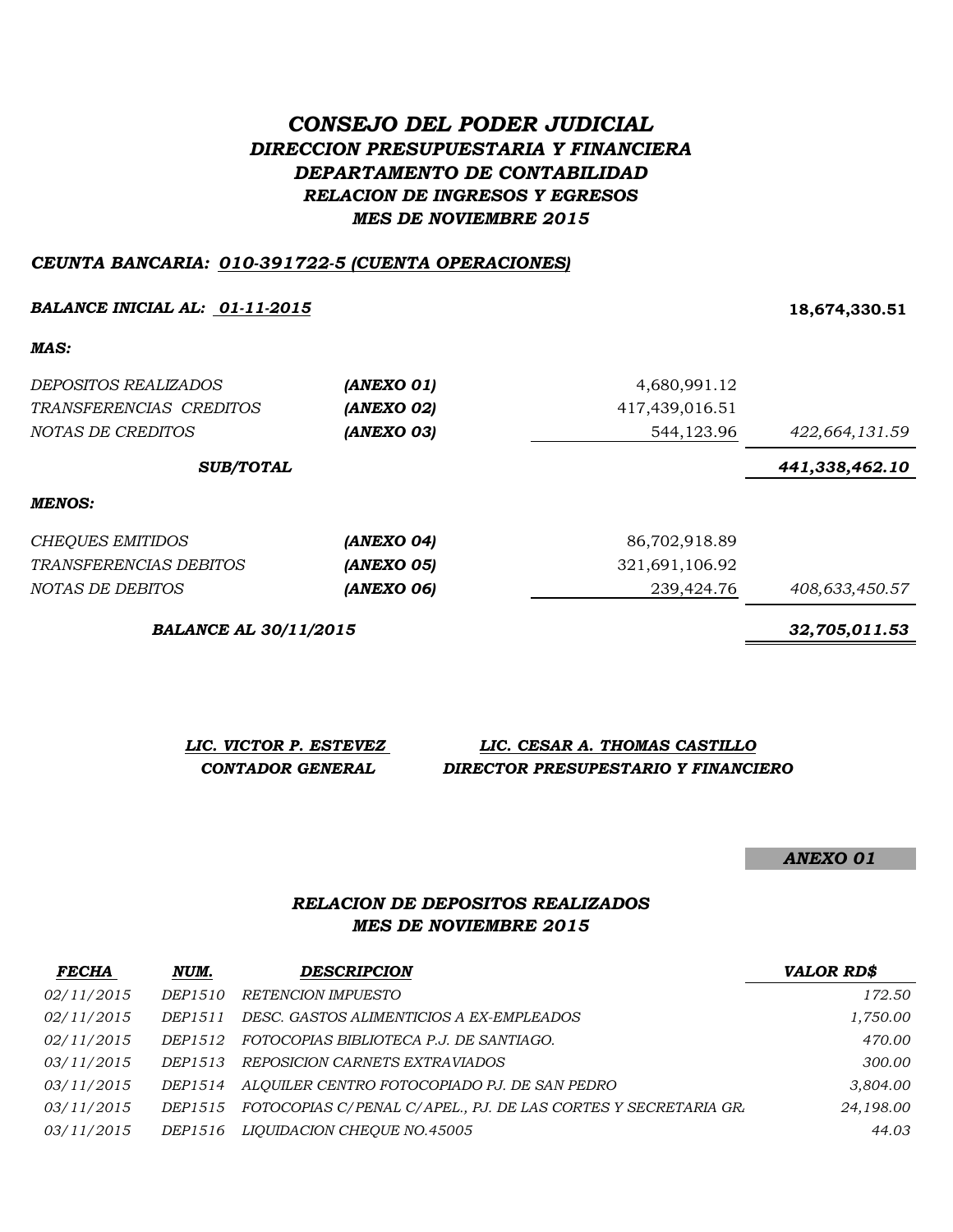| 03/11/2015 | DEP1517        | LIQUIDACION CHEQUE NO.41291                                   | 4.36         |
|------------|----------------|---------------------------------------------------------------|--------------|
| 03/11/2015 | DEP1518        | <b>RETENCION IMPUESTO</b>                                     | 1,932.50     |
| 03/11/2015 | DEP1519        | FOTOCOPIAS P. J. DE BANI.                                     | 24,392.00    |
| 03/11/2015 | <i>DEP1520</i> | FOTOCOPIAS P. J. DE SANTIAGO                                  | 98,296.00    |
| 03/11/2015 | DEP1521        | FOTOCOPIAS P. J. CIUDAD NUEVA                                 | 462.00       |
| 04/11/2015 | DEP1522        | REPOSICION CARNET EXTRAVIADO                                  | 100.00       |
| 04/11/2015 | DEP1523        | FOTOCOPIAS P. J. CIUDAD NUEVA                                 | 450.00       |
| 05/11/2015 | DEP1524        | PAGO POL. SALUD EMPLS, PADRES E HIJOS MAYORES TIT. MASIVA JI. | 92,403.00    |
| 05/11/2015 | DEP1525        | <b>RETENCION IMPUESTO</b>                                     | 425.00       |
| 05/11/2015 | DEP1526        | FOTOCOPIAS JUR. PENAL PROV. STO. DGO.                         | 2,400.00     |
| 05/11/2015 | DEP1527        | FOTOCOPIAS JUR. PENAL PROV. STO. DGO.                         | 5.00         |
| 04/11/2015 | DEP1528        | PAGO ALQ. CAFET P.J. SANTIAGO MESES MAYO JUNIO Y JULIO 2015   | 30,000.00    |
| 05/11/2015 | DEP1529        | DEVOL. DIF. SUMINISTRO COMBUSTIBLE AL SR. KILTON GALAN.       | 200.00       |
| 05/11/2015 | DEP1530        | FOTOCOPIAS JUR. CIVIL STO. DGO.                               | 10,950.00    |
| 06/11/2015 | DEP1531        | PAGO ALQUILER CAFETERIA PJ. DE MONTECRISTI                    | 6,000.00     |
| 06/11/2015 | DEP1532        | PAGO ALQUILER SALON MULTIUSO PJ. MONTECRISTI                  | 1,500.00     |
| 06/11/2015 | DEP1533        | <i>LIQUIDACION CHEQUE NO.43430</i>                            | 43,042.19    |
| 06/11/2015 | DEP1534        | <b>RETENCION IMPUESTOS</b>                                    | 4,750.82     |
| 10/11/2015 | DEP1535        | <b>REPOSICION CARNETS</b>                                     | 200.00       |
| 10/11/2015 | DEP1536        | FOTOCOPIAS C/PENAL C/APEL. D.N.                               | 453.00       |
| 10/11/2015 | DEP1537        | <b>RETENCION IMPUESTO</b>                                     | 265.00       |
| 11/11/2015 | <i>DEP1538</i> | PAGO POLIZA DE SALUD EMPLS. JI.                               | 89,076.00    |
| 11/11/2015 | DEP1539        | FOTOCOPIAS SECRETARIA GRAL. SCJ.                              | 3,722.00     |
| 11/11/2015 | DEP1540        | FOTOCOPIAS P. J. CIUDAD NUEVA                                 | 832.00       |
| 12/11/2015 | DEP1541        | REPOSICION CARNET                                             | 100.00       |
| 12/11/2015 | DEP1542        | <b>RETENCION IMPUESTO</b>                                     | 180.00       |
| 12/11/2015 | <i>DEP1543</i> | FOTOCOPIAS P. J. CIUDAD NUEVA                                 | 328.00       |
| 13/11/2015 | DEP1544        | <b>RETENCION IMPUESTO</b>                                     | 90.00        |
| 13/11/2015 | DEP1545        | FOTOCOPIAS P. J.  CIUDAD NUEVA                                | 962.00       |
| 16/11/2015 | DEP1546        | <b>REPOSICION CARNET</b>                                      | 100.00       |
| 16/11/2015 | <i>DEP1547</i> | DEVOL. VALORES NO UTIL EN VIAJE A CARTAGENA DE INDIAS         | 2,150.00     |
| 16/11/2015 | <i>DEP1548</i> | <b>RETENCION IMPUESTOS</b>                                    | 215.00       |
| 16/11/2015 | DEP1549        | DESC. COBERTURA SALUD A PENSIONADOS DE SEPT Y OCT/2015        | 1,409,632.00 |
| 17/11/2015 | <i>DEP1550</i> | FOTOCOPIAS C/PENAL C/APEL. D.N. Y SECRETARIA GRAL.SCJ.        | 3,159.00     |
| 17/11/2015 | DEP1551        | FOTOCOPIAS PJ. DE BARAHONA                                    | 11,670.00    |
| 17/11/2015 | DEP1552        | FOTOCOPIAS PJ. DE SAN CRISTOBAL.                              | 13,555.00    |
| 18/11/2015 | DEP1553        | REPOSICION CARNET EXTRAVIADO                                  | 100.00       |
| 18/11/2015 | DEP1554        | PAGO ALQUILER LOCAL DEFENSA PUBLICA BARAHONA                  | 15,400.00    |
| 18/11/2015 | <i>DEP1555</i> | RETENCION IMPUESTO                                            | 548.00       |
| 18/11/2015 | DEP1556        | FOTOCOPIAS P. J. CIUDAD NUEVA                                 | 2,222.00     |
| 18/11/2015 | DEP1557        | FOTOCOPIAS DESPACHO PENAL PROV.STO.DGO.                       | 2,860.00     |
| 19/11/2015 | DEP1558        | <b>RETENCION IMPUESTOS</b>                                    | 615.00       |
| 19/11/2015 | DEP1559        | DESC. GASTOS ALIMENTICIOS Y BENEFICIOS A EX-EMPLS.            | 28,339.03    |
| 19/11/2015 | DEP1560        | FOTOCOPIAS P. J. CIUDAD NUEVA                                 | 706.00       |
| 20/11/2015 | DEP1561        | REPOSICION CARNET EXTRAVIADO                                  | 200.00       |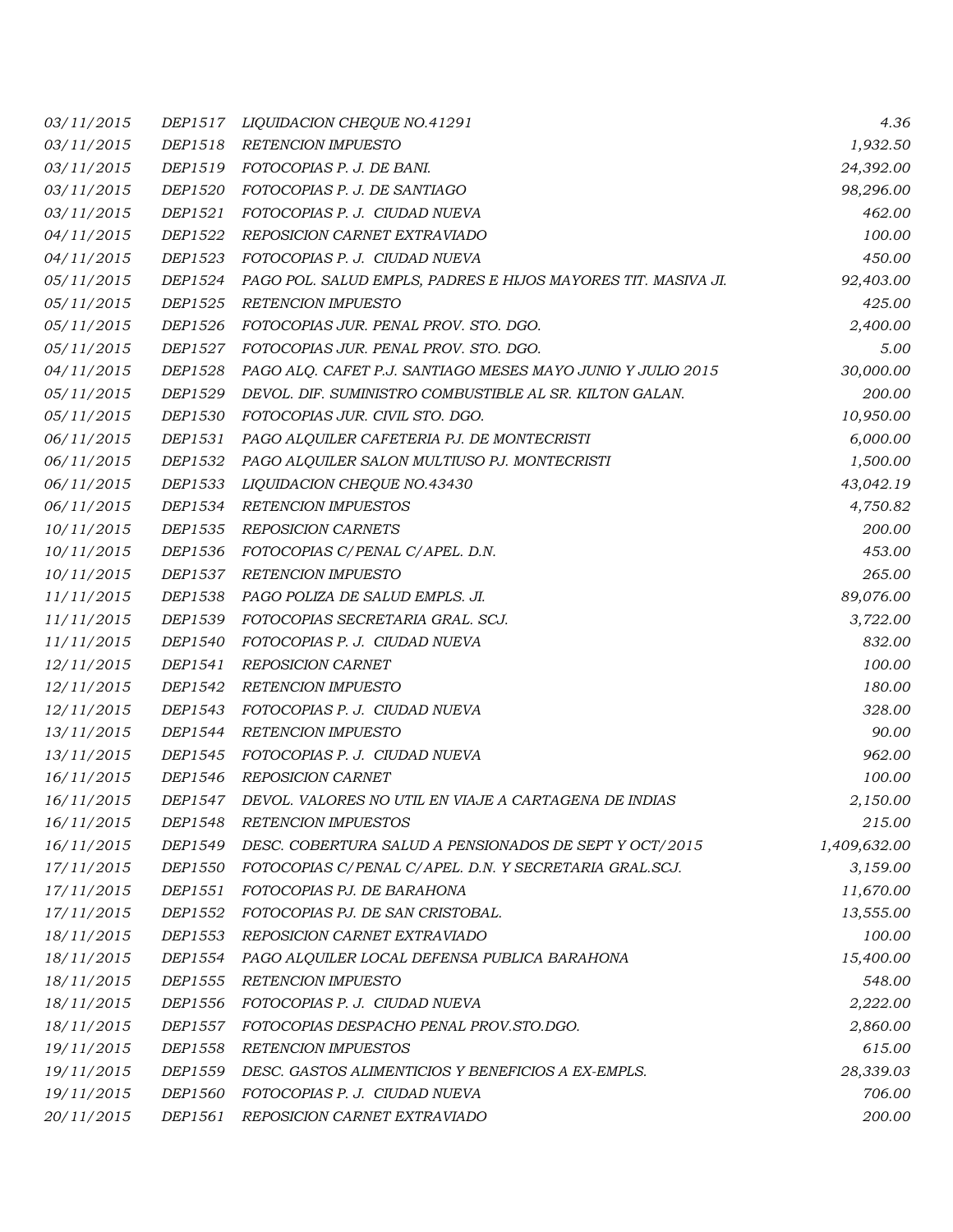|                          |                    | TOTAL RD\$                                                                                     | 4,680,991.12         |
|--------------------------|--------------------|------------------------------------------------------------------------------------------------|----------------------|
| 30/11/2015               | DEP1601            | FOTOCOPIAS DESPACHO PENAL PROV. STO. DGO.                                                      | 610.00               |
| 30/11/2015               | <i>DEP1600</i>     | DESC. COBERTURA DE SALUD A VARIOS EMPLS. DE ESTA INST.                                         | 11,646.35            |
| 30/11/2015               | DEP1599            | RETENCION IMPUESTO                                                                             | 725.00               |
| 30/11/2015               | DEP1598            | FOTOCOPIAS TIRADAS EN LA C/PENAL C/APEL. D.N.                                                  | 574.00               |
| 30/11/2015               | DEP1597            | REPOSICION CARNETS EXTRAVIADOS                                                                 | 200.00               |
| 27/11/2015               | DEP1596            | FOTOCOPIAS P. J. CIUDAD NUEVA                                                                  | 734.00               |
| 27/11/2015               | DEP1595            | FOTOCOPIAS P. J. CIUDAD NUEVA                                                                  | 714.00               |
| 27/11/2015               | DEP1594            | FOTOCOPIAS P. J. CIUDAD NUEVA                                                                  | 1,132.00             |
| 27/11/2015               | DEP1593            | FOTOCOPIAS DESPACHO PENAL PROV. STO. DGO.                                                      | 3,300.00             |
| 27/11/2015               | DEP1592            | FOTOCOPIAS DESPACHO PENAL PROV. STO. DGO.                                                      | 2,500.00             |
| 27/11/2015               | DEP1591            | FOTOCOPIAS DESPACHO PENAL PROV. STO. DGO.                                                      | 404.00               |
| 27/11/2015               | DEP1590            | FOTOCOPIAS DESPACHO PENAL PROV. STO. DGO.                                                      | 556.00               |
| 27/11/2015               | DEP1589            | <b>RETENCION IMPUESTO</b>                                                                      | 358.00               |
| 27/11/2015               | <i>DEP1588</i>     | PAGO ELECT JUR. INMOBILIARIA, D.N., SAN FCO. Y SANTIAGO                                        | 2,503,328.88         |
| 27/11/2015               | DEP1587            | DANDO CUMPLIM A LAS DISPOSICIONES ART. 3 REGL. NO.388-91                                       | 500.00               |
| 27/11/2015               | DEP1586            | FOTOCOPIAS TIRADAS EN LA SECRETARIA GRAL. SCJ.                                                 | 3,030.00             |
| 27/11/2015               | DEP1585            | <b>REPOSICION CARNET</b>                                                                       | 100.00               |
| 26/11/2015               | DEP1584            | FOTOCOPIAS PJ. DE LA VEGA.                                                                     | 33,200.00            |
| 26/11/2015               | DEP1583            | RETENCION IMPUESTO                                                                             | 1,625.00             |
| 26/11/2015               | DEP1582            | LIQUIDACION CHEQUE NO.43776                                                                    | 3.00                 |
| 25/11/2015               | DEP1581            | FOTOCOPIAS DEPACHO PENAL PROV. STO. DGO.                                                       | 450.00               |
| 25/11/2015               | DEP1580            | FOTOCOPIAS DEPACHO PENAL PROV. STO. DGO.                                                       | 1,500.00             |
| 25/11/2015               | DEP1579            | FOTOCOPIAS P. J. CIUDAD NUEVA                                                                  | 1,136.00             |
| 25/11/2015               | <i>DEP1578</i>     | PAGO ABONO A DEUDA                                                                             | 2,000.00             |
| 25/11/2015               | DEP1577            | DESC. COBERTURA SALUD CORRESP. NOMINAS NOVIEMBRE/2015                                          | 126,680.52           |
| 24/11/2015               | DEP1576            | FOTOCOPIAS P. J. CIUDAD NUEVA                                                                  | 532.00               |
| 24/11/2015               | DEP1575            | DESC. A EMPL. DIETA QUE NO LE CORRESPONDÍA, NOM NOV./15                                        | 3,288.89             |
| 24/11/2015               | <i>DEP1574</i>     | <b>RETENCION IMPUESTOS</b>                                                                     | 4,071.23             |
| 24/11/2015               | DEP1573            | PAGO ALQUILER SALON MULTIUSO PJ. DE MONTECRISTI.                                               | 2,500.00             |
| 24/11/2015<br>24/11/2015 | DEP1572            | PAGO ALQ. CENTRO DE FOTOCOPIADO PJ. DE SAN PEDRO.<br>PAGO ALQUILER MULTIUSO PJ. DE MONTECRISTI | 3,000.00             |
| 23/11/2015               | DEP1570<br>DEP1571 | DESC. COBERTURA DE SALUD NOM. MES DE NOVIEMBRE/2015                                            | 2,812.42<br>3,804.00 |
| 23/11/2015               | DEP1569            | <b>RETENCION IMPUESTO</b>                                                                      | 600.00               |
| 23/11/2015               | DEP1568            | FOTOCOPIAS C/PENAL C/APEL. D.N.                                                                | 393.00               |
| 23/11/2015               | DEP1567            | REPOSICION CARNET DAÑADO                                                                       | 100.00               |
| 20/11/2015               | DEP1566            | FOTOCOPIAS DESPACHO PENAL PROV. STO. DGO.                                                      | 2,310.00             |
| 20/11/2015               | DEP1565            | FOTOCOPIAS PJ. DE BONAO                                                                        | 12,704.00            |
| 20/11/2015               | DEP1564            | FOTOCOPIAS P. J. CIUDAD NUEVA                                                                  | 1,100.00             |
| 20/11/2015               | DEP1563            | FOTOCOPIAS PJ. DE SAN FCO.                                                                     | 9,571.00             |
| 20/11/2015               | <i>DEP1562</i>     | <b>RETENCION IMPUESTOS</b>                                                                     | 1,467.40             |
|                          |                    |                                                                                                |                      |

*ANEXO 02*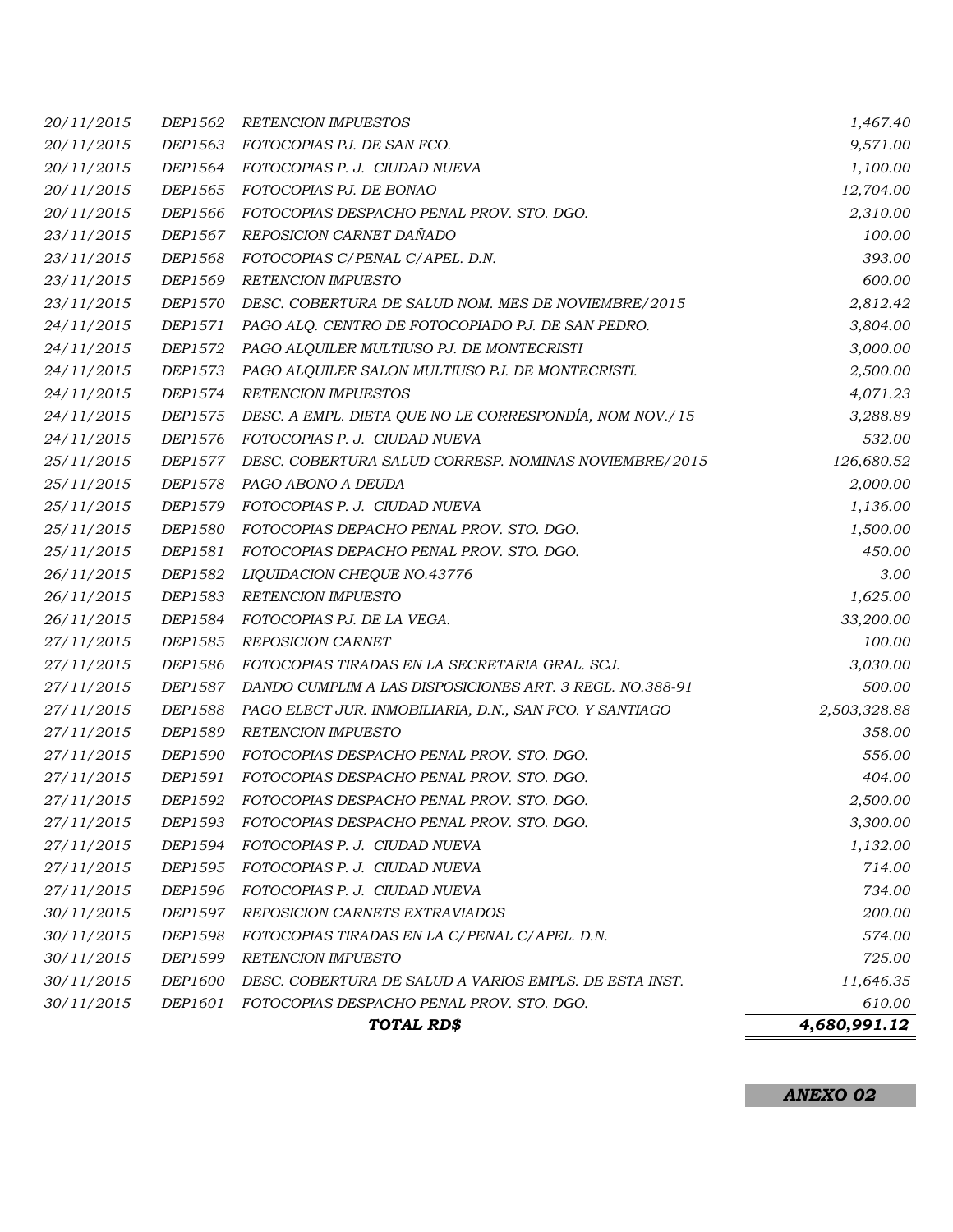## *MES DE NOVIEMBRE 2015 RELACION DE TRANSFERENCIAS CREDITOS*

| <b>FECHA</b> | NUM. | <b>DESCRIPCION</b>                                           | <b>VALOR RD\$</b> |
|--------------|------|--------------------------------------------------------------|-------------------|
| 06/11/2015   | 202  | APORTE 50% ALQ. LOCAL COOPNASEJU CORRESP. SEPT/2015          | 16,307.50         |
| 11/11/2015   | 203  | APORTE 50% REPAR. SISTEMA ELECTR. P. J. CIUDAD NUEVA         | 763,138.38        |
| 11/11/2015   | 204  | APORTE ALQ LOCAL P. J. SANTO DOMINGO, OCT/2015.              | 50,000.00         |
| 20/11/2015   | 205  | TRANSF. FONDO CORRESP. A LA ASIGNACION PRES. NOV./2015       | 408,887,034.42    |
| 20/11/2015   | 206  | PAGO APORTE SEGURIDAD EDIFICIO SCJ NOV. 15                   | 100,000.00        |
| 20/11/2015   | 207  | PAGO APORTE SEGURIDAD P.J SANTIAGO NOV. 15                   | 49,795.00         |
| 20/11/2015   | 208  | PAGO APORTE ALQUILER EDIF. TSA CORRESP NOV. 2015.            | 54,504.00         |
| 24/11/2015   | 209  | APORTE 50% ALQUILER LOCAL COOPNASEJU OCTUBRE 2015            | 16,307.50         |
| 25/11/2015   | 210  | APORTE 20% ENERGIA ELECT Z-SUR, N Y PJ PTO PTA, AGO/2014.    | 1,223,862.38      |
| 27/11/2015   | 211  | TRANSF. DE FONDO DE LA CTA. SUELDOS A LA                     | 6,176,647.80      |
| 30/11/2015   | 212  | PAGO CONSUMO COMB DEL 06/10 AL 05/11/2015 Y ENERGIA ELECTRI  | 19,112.03         |
| 30/11/2015   | 213  | PAGO ALQUILER 50% QUE ALOJA LA COOPNASEJU, NOV. 2015         | 16,307.50         |
| 30/11/2015   | 214  | REEMBOLSO DIETA Y GTOS ALIMENT, CORRESP A COPNASEJU NOV. 201 | 16,000.00         |
| 27/11/2015   | 215  | PAGO APORTE ALQ LOCAL P J STO DGO, CORRESP. NOV/2015.        | 50,000.00         |
|              |      | TOTAL RD\$                                                   | 417,439,016.51    |

## *ANEXO 03*

## *RELACION NOTAS DE CREDITOS MES DE NOVIEMBRE 2015*

| <i>FECHA</i> | NUM. | DESCRIPCION                                        | <b>VALOR RD\$</b> |
|--------------|------|----------------------------------------------------|-------------------|
| 03/11/2015   | 814  | REINTEGRO CHQ43773                                 | 6,293.75          |
| 10/11/2015   | 815  | REINTEGRO CHQ45644                                 | 3,500.00          |
| 10/11/2015   | 816  | REINTEGRO CHQ45620                                 | 1,500.00          |
| 10/11/2015   | 817  | REINTEGRO CHQ45814                                 | 2,111.11          |
| 24/11/2015   | 818  | REINTEGRO CHQ45920                                 | 20,250.00         |
| 30/11/2015   | 819  | REINTEGRO CHQ41495                                 | 43,040.00         |
| 30/11/2015   | 820  | REINTEGRO CHQ41486                                 | 2,735.59          |
| 30/11/2015   | 821  | REINTEGRO CHQ41494                                 | 3,647.46          |
| 30/11/2015   | 822  | REINTEGRO CHQ41470                                 | 227,155.55        |
| 30/11/2015   | 823  | REINTEGRO CHQ41500                                 | 6,982.50          |
| 30/11/2015   | 824  | REINTEGRO CHQ46228                                 | 1,500.00          |
| 30/11/2015   | 825  | REINTEGRO CHQ46275                                 | 3,500.00          |
| 30/11/2015   | 826  | REINTEGRO CHQ41770                                 | 4,750.00          |
| 30/11/2015   | 827  | REINTEGRO CHQ45787                                 | 24,408.00         |
| 30/11/2015   | 828  | EMPLEADOS EXCL. NOMINA DE GASTOS ALIMENTICIOS      | 28,000.00         |
| 30/11/2015   | 829  | CUENTAS NO MATRICULADA NOM BENEF FUNC. Y EMPLEADOS | 26,000.00         |
| 30/11/2015   | 830  | CUENTAS NO MATRIC. NOMINA DE JUECES Y CONSEJEROS   | 137,000.00        |
| 30/11/2015   | 831  | CUENTA NO MATRICULADA                              | 1,750.00          |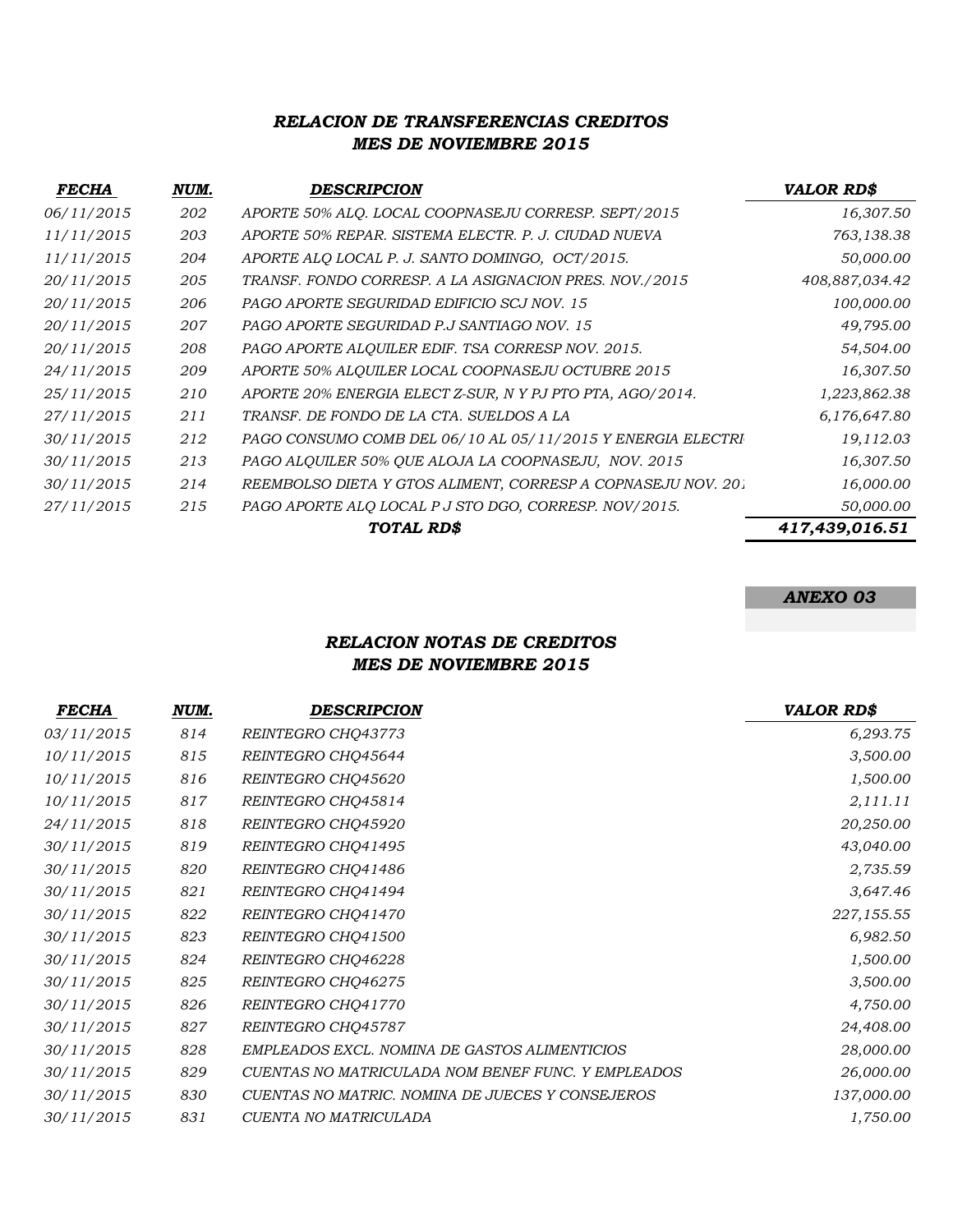#### *TOTAL RD\$*

#### *544,123.96*

#### *ANEXO 04*

# *RELACION DE CHEQUES EMITIDOS MES DE NOVIEMBRE 2015*

| <u>FECHA</u> | <u>NUM.</u> | <b>BENEFICIARIO</b>                     | <b>VALOR RD\$</b> |
|--------------|-------------|-----------------------------------------|-------------------|
| 06/11/2015   | 46055       | PROEQUIPOS ORTIZ SRL                    | 27,120.00         |
| 06/11/2015   | 46048       | DELTA COMERCIAL, S. A.                  | 13,188.88         |
| 06/11/2015   | 46054       | REFRICOMFORT SRL                        | 96,077.26         |
| 06/11/2015   | 46035       | <b>W J SERVICE CENTER SRL</b>           | 54,839.44         |
| 06/11/2015   | 46041       | EDITORA JUDICIAL, SRL                   | 6,383.05          |
| 06/11/2015   | 46034       | LEONARDO CAMILO CAMILO                  | 39,776.89         |
| 06/11/2015   | 46036       | WALTER NATHAN MARTINEZ RAMOS            | 9,975.00          |
| 06/11/2015   | 46056       | <b>CEDUCOMPP SRL</b>                    | 12,995.00         |
| 06/11/2015   | 46038       | SANTA MARTHA VILLAR BAEZ                | 8,255.24          |
| 06/11/2015   | 46037       | ESTACION DE SERVICIOS LAS MERCEDES EIRL | 7,505.00          |
| 06/11/2015   | 46057       | CLIP INTERNACIONAL SRL                  | 177,798.72        |
| 06/11/2015   | 46045       | ESPINAL S POLLOS Y MAS SRL              | 3,054.83          |
| 06/11/2015   | 46044       | COMBUSTIBLE Y DERIVADOS DEL NORTE SRL   | 2,565.00          |
| 06/11/2015   | 46042       | ALBAS NIRIS FELIZ FELIZ                 | 14,725.00         |
| 06/11/2015   | 46046       | ESPINAL S POLLOS Y MAS SRL              | 2,528.14          |
| 06/11/2015   | 46052       | COMPU-OFFICE DOMINICANA SRL             | 22,658.19         |
| 06/11/2015   | 46032       | PANADERIA Y REPOSTERIA MIMASA EIRL      | 2,402.76          |
| 06/11/2015   | 46040       | <b>IDOM SAS</b>                         | 2,850.00          |
| 06/11/2015   | 46033       | LEONARDO CAMILO CAMILO                  | 11,411.40         |
| 06/11/2015   | 46053       | COMPU-OFFICE DOMINICANA SRL             | 28,797.70         |
| 06/11/2015   | 46031       | AMADA NADIA DEVARES SANCHEZ             | 355,715.77        |
| 06/11/2015   | 46058       | LUIS MANUEL PEREZ GUZMAN                | 1,350.00          |
| 06/11/2015   | 46047       | ESPINAL S POLLOS Y MAS SRL              | 7,707.22          |
| 06/11/2015   | 46050       | EMPRESA DE INGENIERIA SAS               | 951,200.45        |
| 06/11/2015   | 46049       | <b>CONSOLIDOM SRL</b>                   | 199,714.50        |
| 06/11/2015   | 46039       | SANTA MARTHA VILLAR BAEZ                | 4,422.45          |
| 06/11/2015   | 46051       | INDUSTRIA DE HIERRO JR SRL              | 41,124.72         |
| 06/11/2015   | 46043       | POLLOS SANDIE RESTAURANT SRL            | 31,003.18         |
| 10/11/2015   | 46079       | RAMONA VALLEJO PAYANO                   | 13,419.28         |
| 10/11/2015   | 46081       | LUIS A. MIESES MOSQUEA                  | 13,970.00         |
| 10/11/2015   | 46099       | JOSEFINA ALT. POLANCO ROSADO            | 4,248.34          |
| 10/11/2015   | 46095       | JOSEFINA BURGOS FAJARDO                 | 5,067.97          |
| 10/11/2015   | 46068       | ROSMERY A. URENA PEREZ                  | 17,020.04         |
| 10/11/2015   | 46065       | DARLIS ALT. EUSEBIO VASQUEZ             | 29,500.00         |
| 10/11/2015   | 46075       | KEILA M. GOMEZ FANITH                   | 3,684.00          |
| 10/11/2015   | 46083       | MARLENNY CRUZ GARCIA                    | 24,750.00         |
| 10/11/2015   | 46098       | EDITORA CORRIPIO, SAS                   | 1,184,001.57      |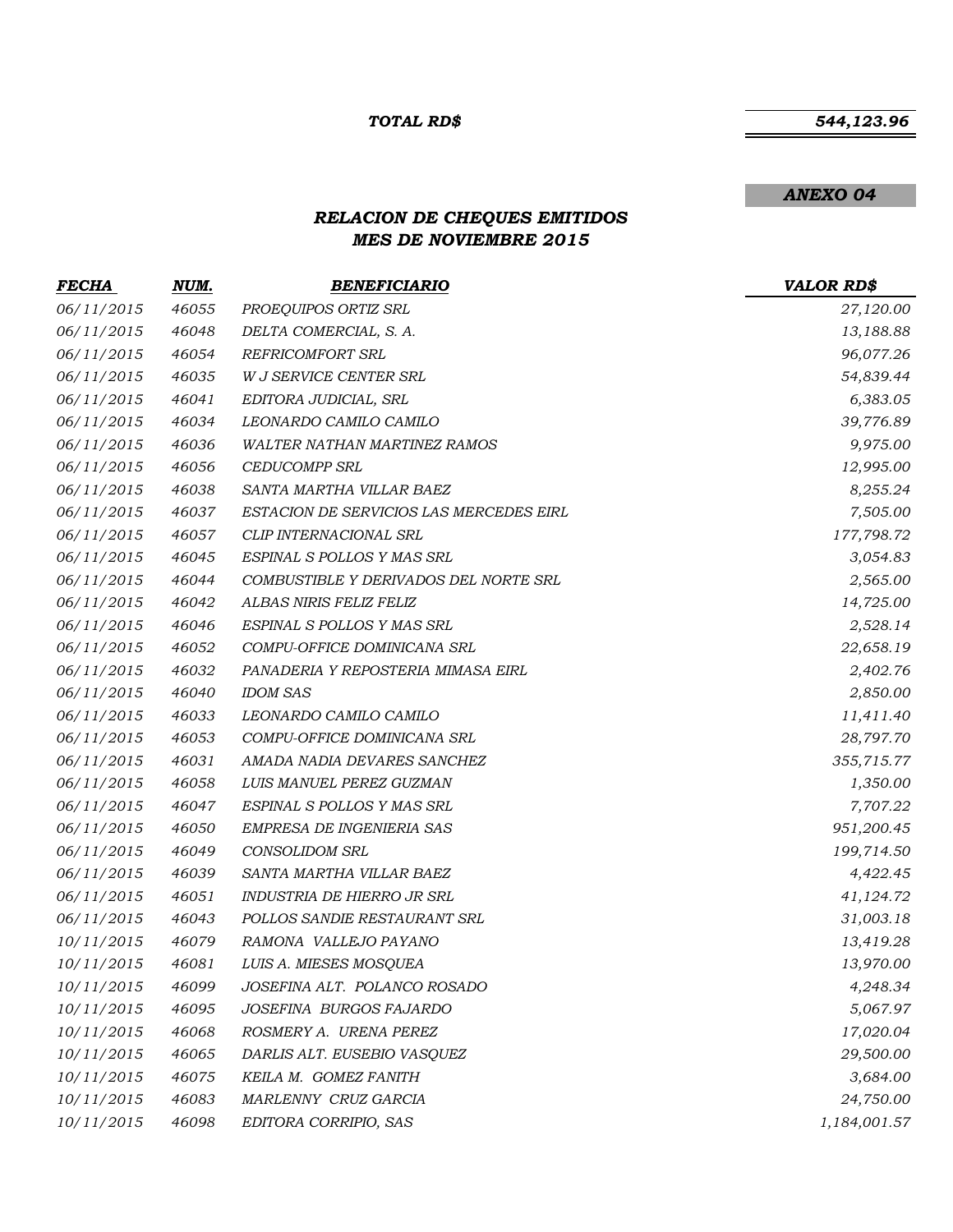| 10/11/2015 | 46101 | <b>JOSE E. SEN MARTINEZ</b>        | 6,000.00   |
|------------|-------|------------------------------------|------------|
| 10/11/2015 | 46080 | MARIA E. MARTINEZ CHECO            | 34,025.13  |
| 10/11/2015 | 46076 | LISADEIDY RIVERA OLIVO             | 1,751.00   |
| 10/11/2015 | 46100 | MANUEL RAMON HERRERA CARBUCCIA     | 10,055.00  |
| 10/11/2015 | 46093 | NILDA ALT. VASQUEZ VASQUEZ         | 5,519.70   |
| 10/11/2015 | 46069 | LOANMY ENCARNACION SOTO            | 9,500.00   |
| 10/11/2015 | 46077 | TERESA NUNEZ RAMOS                 | 15,828.93  |
| 10/11/2015 | 46094 | MARIA E. MARTINEZ CHECO            | 42,000.00  |
| 10/11/2015 | 46066 | VICKY M. CHALAS DOCEN              | 15,976.01  |
| 10/11/2015 | 46063 | DAMARIS A. VILLALONA GUZMAN        | 3,000.00   |
| 10/11/2015 | 46092 | ROSA E. GUZMAN JOSE                | 23,289.17  |
| 10/11/2015 | 46084 | MARIA C. PENA ZAPATA               | 9,760.00   |
| 10/11/2015 | 46089 | D MAGGIE, SRL                      | 22,600.00  |
| 10/11/2015 | 46067 | GRISEL PEREZ OZUNA                 | 3,291.00   |
| 10/11/2015 | 46062 | LUIS MANUEL PEREZ GUZMAN           | 1,350.00   |
| 10/11/2015 | 46088 | JAZMIN VARELA ASTACIO              | 4,432.98   |
| 10/11/2015 | 46078 | JULISSA A. SANTOS VASQUEZ          | 14,234.20  |
| 10/11/2015 | 46073 | CLARIS R. POLANCO ROQUE            | 19,169.88  |
| 10/11/2015 | 46059 | ROSANNA MARGARITA REYES ALCANTARA  | 55,860.00  |
| 10/11/2015 | 46070 | LOANMY ENCARNACION SOTO            | 13,250.00  |
| 10/11/2015 | 46090 | MAXIMO WINNAR PERALTA MELENDEZ     | 7,315.00   |
| 10/11/2015 | 46072 | IBELISE DEL C. DE J. RAMIREZ PEREZ | 2,777.79   |
| 10/11/2015 | 46085 | NANCY A. NINA CASTILLO             | 13,180.04  |
| 10/11/2015 | 46086 | MARIA I. DEL ROSARIO RAMIREZ       | 51,025.00  |
| 10/11/2015 | 46096 | JHOANNY E. CASTILLO CALDERON       | 4,169.00   |
| 10/11/2015 | 46087 | <b>GLORIA MDES. CRUZ TAVERAS</b>   | 26,700.00  |
| 10/11/2015 | 46064 | HILDA N. SANCHEZ LUNA              | 33,700.00  |
| 10/11/2015 | 46074 | SARA M. MORILLO HERNANDEZ          | 3,387.03   |
| 10/11/2015 | 46060 | VANESSA M. GOMEZ GARCIA            | 10,249.10  |
| 10/11/2015 | 46091 | CLARIS R. POLANCO ROQUE            | 15,301.67  |
| 10/11/2015 | 46061 | GREGORIA CUEVAS                    | 3,960.00   |
| 10/11/2015 | 46082 | ROSA ALT. DE AZA HERRERA           | 5,224.80   |
| 10/11/2015 | 46097 | LAUREN MARIA M. RAMOS RAMIREZ      | 6,170.02   |
| 10/11/2015 | 46071 | GLENY C. SCHEWERER SANCHEZ         | 3,739.87   |
| 11/11/2015 | 46102 | OMAR SANTANA MARTINEZ              | 14,000.00  |
| 12/11/2015 | 46103 | SITIO GOURMET SRL                  | 291,963.75 |
| 13/11/2015 | 46104 | AMADA NADIA DEVARES                | 308,832.42 |
| 13/11/2015 | 46105 | MATOS & COMPANIA, SRL              | 50,693.93  |
| 13/11/2015 | 46106 | BIENVENIDO EVELINO NORMAN CORADIN  | 54,000.03  |
| 16/11/2015 | 46107 | SOLO CARLOS GOURMET, SRL           | 6,030.00   |
| 16/11/2015 | 46123 | COLECTOR DE IMPUESTOS INTERNOS     | 21,933.83  |
| 16/11/2015 | 46119 | CAMILO SEGURA PINA                 | 21,758.41  |
| 16/11/2015 | 46116 | ESTACION ISLA ESTADIO, SRL         | 11,638.33  |
| 16/11/2015 | 46130 | <b>IVAN J. RODRIGUEZ ALONZO</b>    | 8,385.22   |
| 16/11/2015 | 46108 | SOLO CARLOS GOURMET, SRL           | 4,335.00   |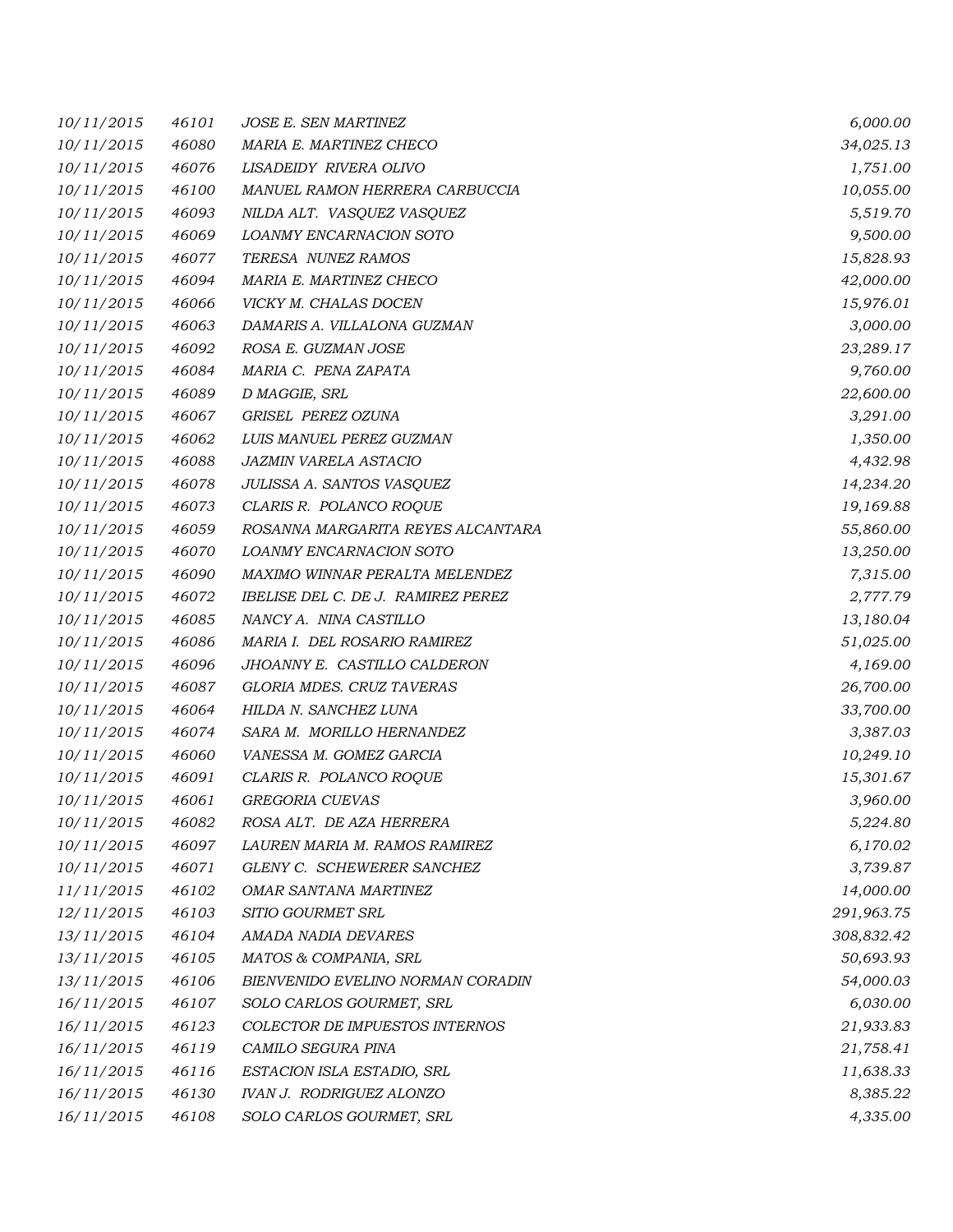| 16/11/2015 | 46110 | RESTAURANT EL PATIO FAMILIAR ZAPATA, SRL              | 32,318.00    |
|------------|-------|-------------------------------------------------------|--------------|
| 16/11/2015 | 46113 | PLAZA LAMA S A                                        | 15,345.53    |
| 16/11/2015 | 46118 | ROBINSON ANTONIO RODRIGUEZ JAQUEZ                     | 1,593.91     |
| 16/11/2015 | 46112 | SANTA MARTHA VILLAR BAEZ                              | 29,777.84    |
| 16/11/2015 | 46131 | ROSMERY RODRIGUEZ TAVERAS                             | 42,848.52    |
| 16/11/2015 | 46111 | RUTH DELANEA MEDINA DE LEON                           | 20,674.57    |
| 16/11/2015 | 46121 | VICTOR MANUEL PEREZ FRAGOSO                           | 27,144.39    |
| 16/11/2015 | 46135 | SILVIA M. EUSEBIO ARIAS                               | 9,066.17     |
| 16/11/2015 | 46109 | SOLO CARLOS GOURMET, SRL                              | 5,793.75     |
| 16/11/2015 | 46129 | DANIELA CEDANO MERAN                                  | 4,511.15     |
| 16/11/2015 | 46117 | LEONARDO CAMILO CAMILO                                | 14,780.49    |
| 16/11/2015 | 46128 | MARYBEL MEJIA ESPINAL                                 | 21,500.00    |
| 16/11/2015 | 46127 | ROSAURA M. LORENZO GARABITOS                          | 11,533.00    |
| 16/11/2015 | 46124 | COOPNASEJU                                            | 60,819.00    |
| 16/11/2015 | 46132 | MARIA I. DEL ROSARIO RAMIREZ                          | 26,043.50    |
| 16/11/2015 | 46114 | W J SERVICE CENTER SRL                                | 20,753.97    |
| 16/11/2015 | 46122 | COLECTOR DE IMPUESTOS INTERNOS                        | 91,258.13    |
| 16/11/2015 | 46137 | GLORIA MDES. CRUZ TAVERAS                             | 16,300.00    |
| 16/11/2015 | 46120 | CAROL S. MODESTO SANCHEZ                              | 21,000.00    |
| 16/11/2015 | 46138 | MARALEX TRADING, SRL                                  | 95,622.97    |
| 16/11/2015 | 46125 | LEADERSHIP & DEVELOPMENT CONSULTING T. J. SRL         | 12,055.12    |
| 16/11/2015 | 46136 | ASCENCION COLON BAUTISTA                              | 0.00         |
| 16/11/2015 | 46134 | LICETTE ALT. VELOZ PERALLON                           | 17,211.43    |
| 16/11/2015 | 46115 | ESPINAL S POLLOS Y MAS SRL                            | 8,235.11     |
| 16/11/2015 | 46133 | MARIA ELIZABETH MARTINEZ CHECO                        | 12,250.00    |
| 16/11/2015 | 46126 | YANIBET RIVAS MENDEZ                                  | 31,991.60    |
| 17/11/2015 | 46139 | EMPRESA DISTRIBUIDORA DE ELECTRICIDAD DEL ESTE, S. A. | 2,893,068.63 |
| 17/11/2015 | 46140 | ROSANNA MARGARITA REYES ALCANTARA                     | 53,865.00    |
| 18/11/2015 | 46211 | EDGARDO HERNANDEZ MEJIA                               | 91,000.00    |
| 18/11/2015 | 46154 | CENTRO CUESTA NACIONAL, SAS                           | 3,533.64     |
| 18/11/2015 | 46159 | COMERCIAL SANTANA, SRL.                               | 7,175.50     |
| 18/11/2015 | 46183 | SITIO GOURMET SRL                                     | 2,825.00     |
| 18/11/2015 | 46153 | DAF TRADING SRL                                       | 2,825.00     |
| 18/11/2015 | 46155 | CENTRO CUESTA NACIONAL, SAS                           | 15,121.26    |
| 18/11/2015 | 46167 | LOGOMARCA, S. A.                                      | 2,186.55     |
| 18/11/2015 | 46164 | AMANA COMERCIAL, SRL                                  | 27,007.00    |
| 18/11/2015 | 46181 | <b>JARDIN ILUSIONES SRL</b>                           | 9,379.00     |
| 18/11/2015 | 46166 | LIMCOBA, SRL                                          | 15,253.87    |
| 18/11/2015 | 46162 | AMANA COMERCIAL, SRL                                  | 41,681.74    |
| 18/11/2015 | 46215 | CAPITAN LUIS MARIÑEZ P.                               | 1,600.00     |
| 18/11/2015 | 46214 | DULCE M. RODRIGUEZ BLANCO                             | 91,000.00    |
| 18/11/2015 | 46160 | B & H MOBILIARIO, SRL                                 | 24,722.59    |
| 18/11/2015 | 46213 | ROBERT C. PLACENCIA ALVAREZ                           | 91,000.00    |
| 18/11/2015 | 46170 | ELECTRICOS R & A, SRL                                 | 18,520.70    |
| 18/11/2015 | 46141 | AUTO SUPER FRIO M&S EIRL                              | 8,823.20     |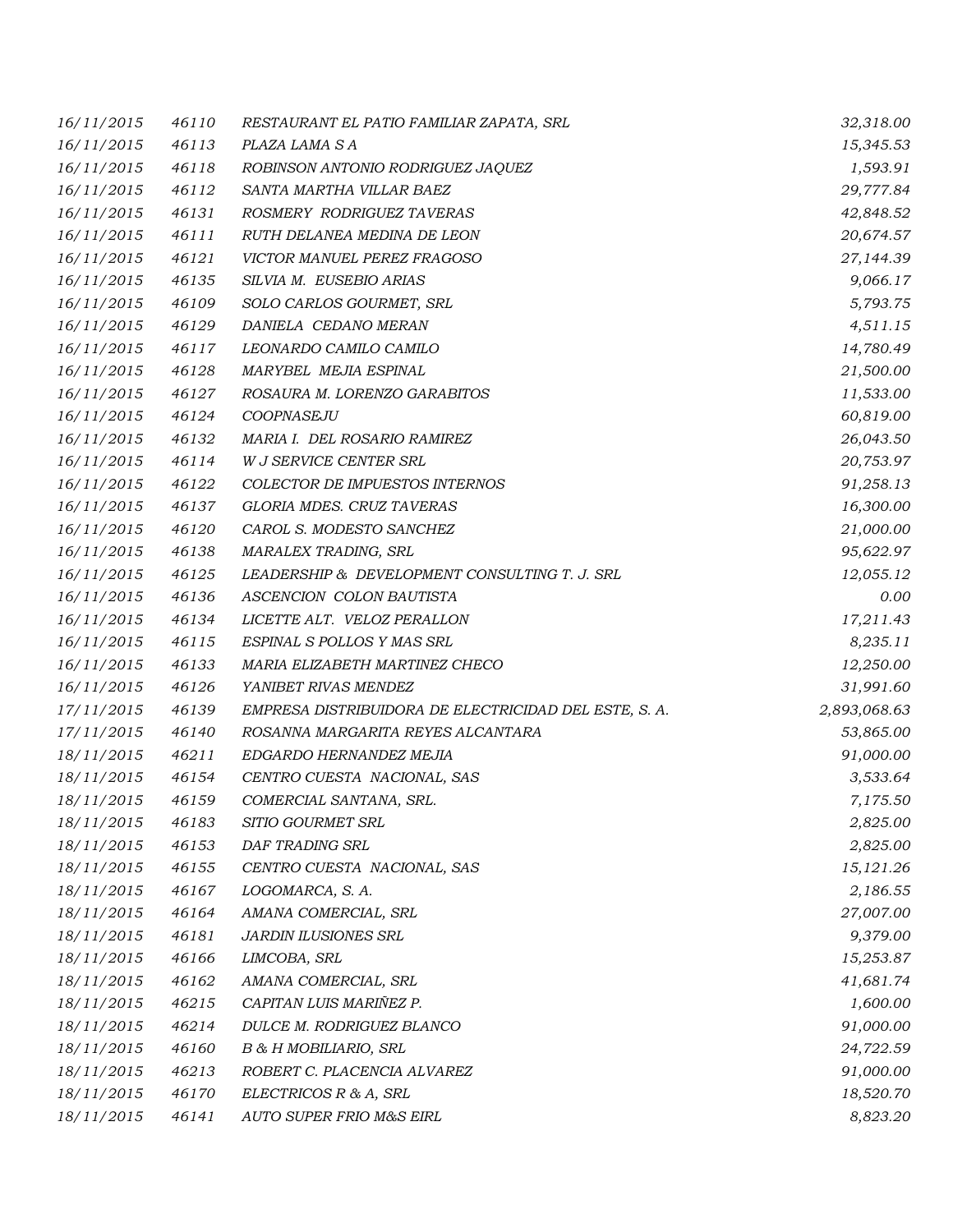| 18/11/2015 | 46189 | RUTH DELANEA MEDINA DE LEON                   | 19,032.21  |
|------------|-------|-----------------------------------------------|------------|
| 18/11/2015 | 46147 | GRUPO BACOLET SRL                             | 13,300.00  |
| 18/11/2015 | 46180 | SUPERMERCADO EL GRAN PORVENIR S R L           | 34,235.17  |
| 18/11/2015 | 46198 | YISEIDY DEL C. CRUZ SILVESTRE                 | 43,426.59  |
| 18/11/2015 | 46206 | ROSA MARIA SILVERIO TEJADA                    | 3,960.00   |
| 18/11/2015 | 46151 | HERMOSILLO COMERCIAL SRL                      | 2,666.44   |
| 18/11/2015 | 46158 | COMERCIAL SANTANA, SRL.                       | 5,480.50   |
| 18/11/2015 | 46202 | ALTICE HISPANIOLA S A                         | 1,333.39   |
| 18/11/2015 | 46179 | RADIADORES MANUEL MENA SRL                    | 11,082.80  |
| 18/11/2015 | 46149 | HERMOSILLO COMERCIAL SRL                      | 122,098.76 |
| 18/11/2015 | 46205 | LUIS B. ESPINAL ROSARIO                       | 4,956.00   |
| 18/11/2015 | 46216 | COR. PAUL CORDERO MONTES DE OCA               | 13,000.00  |
| 18/11/2015 | 46191 | RUTH DELANEA MEDINA DE LEON                   | 25,118.65  |
| 18/11/2015 | 46152 | DAF TRADING SRL                               | 6,497.50   |
| 18/11/2015 | 46197 | CELESTINA PAREDES ABREU                       | 28,850.48  |
| 18/11/2015 | 46192 | ALEXANDRA A. INFANTE TATIS                    | 19,700.00  |
| 18/11/2015 | 46157 | COMPU-OFFICE DOMINICANA SRL                   | 154,974.34 |
| 18/11/2015 | 46196 | JOSEFINA ALT. POLANCO ROSADO                  | 2,849.93   |
| 18/11/2015 | 46177 | REFRIPARTES, S. A.                            | 36,983.57  |
| 18/11/2015 | 46200 | LEIDY CAROLINA PAULINO RODRIGUEZ              | 6,800.95   |
| 18/11/2015 | 46171 | DISTRIBUIDORA Y SERVICIOS DIVERSOS DISOPE SRL | 84,550.00  |
| 18/11/2015 | 46161 | B & H MOBILIARIO, SRL                         | 9,166.56   |
| 18/11/2015 | 46150 | HERMOSILLO COMERCIAL SRL                      | 122,098.76 |
| 18/11/2015 | 46201 | GRISEL PEREZ OZUNA                            | 2,780.80   |
| 18/11/2015 | 46165 | AMANA COMERCIAL, SRL                          | 74,693.00  |
| 18/11/2015 | 46187 | JOHNNY DIONISIO VERAS ROJAS                   | 5,486.25   |
| 18/11/2015 | 46182 | D MAGGIE, SRL                                 | 14,172.88  |
| 18/11/2015 | 46176 | <b>CEDUCOMPP SRL</b>                          | 2,245.87   |
| 18/11/2015 | 46156 | COMPU-OFFICE DOMINICANA SRL                   | 154,974.34 |
| 18/11/2015 | 46199 | MIRTHA J. BREWER ESPINAL                      | 28,325.00  |
| 18/11/2015 | 46168 | JOSE MARMOL DISENOS Y CONSTRUCCIONES SRL      | 43,039.54  |
| 18/11/2015 | 46145 | DELTA COMERCIAL, S. A.                        | 10,519.04  |
| 18/11/2015 | 46185 | ESTACION ISLA ESTADIO, SRL                    | 182.38     |
| 18/11/2015 | 46163 | AMANA COMERCIAL, SRL                          | 7,469.30   |
| 18/11/2015 | 46207 | MARIANO GERMAN MEJIA                          | 116,789.65 |
| 18/11/2015 | 46173 | BELTREZ DECORAUTO SRL                         | 4,309.32   |
| 18/11/2015 | 46188 | LEONARDO CAMILO CAMILO                        | 13,802.36  |
| 18/11/2015 | 46143 | <b>GRUPO R C SRL</b>                          | 5,471.18   |
| 18/11/2015 | 46184 | ESTACION ISLA ESTADIO, SRL                    | 383.05     |
| 18/11/2015 | 46195 | BERTHA F. CUEVAS LABOURT                      | 7,098.68   |
| 18/11/2015 | 46212 | SARA I. HENRIQUEZ MARIN                       | 91,000.00  |
| 18/11/2015 | 46146 | <b>CONSOLIDOM SRL</b>                         | 127,817.28 |
| 18/11/2015 | 46172 | DATCOM4IT SRL                                 | 5,649.00   |
| 18/11/2015 | 46194 | MARIA S. ORTIZ BAEZ                           | 2,985.45   |
| 18/11/2015 | 46175 | ANTONIO P HACHE & CO SAS                      | 25,017.26  |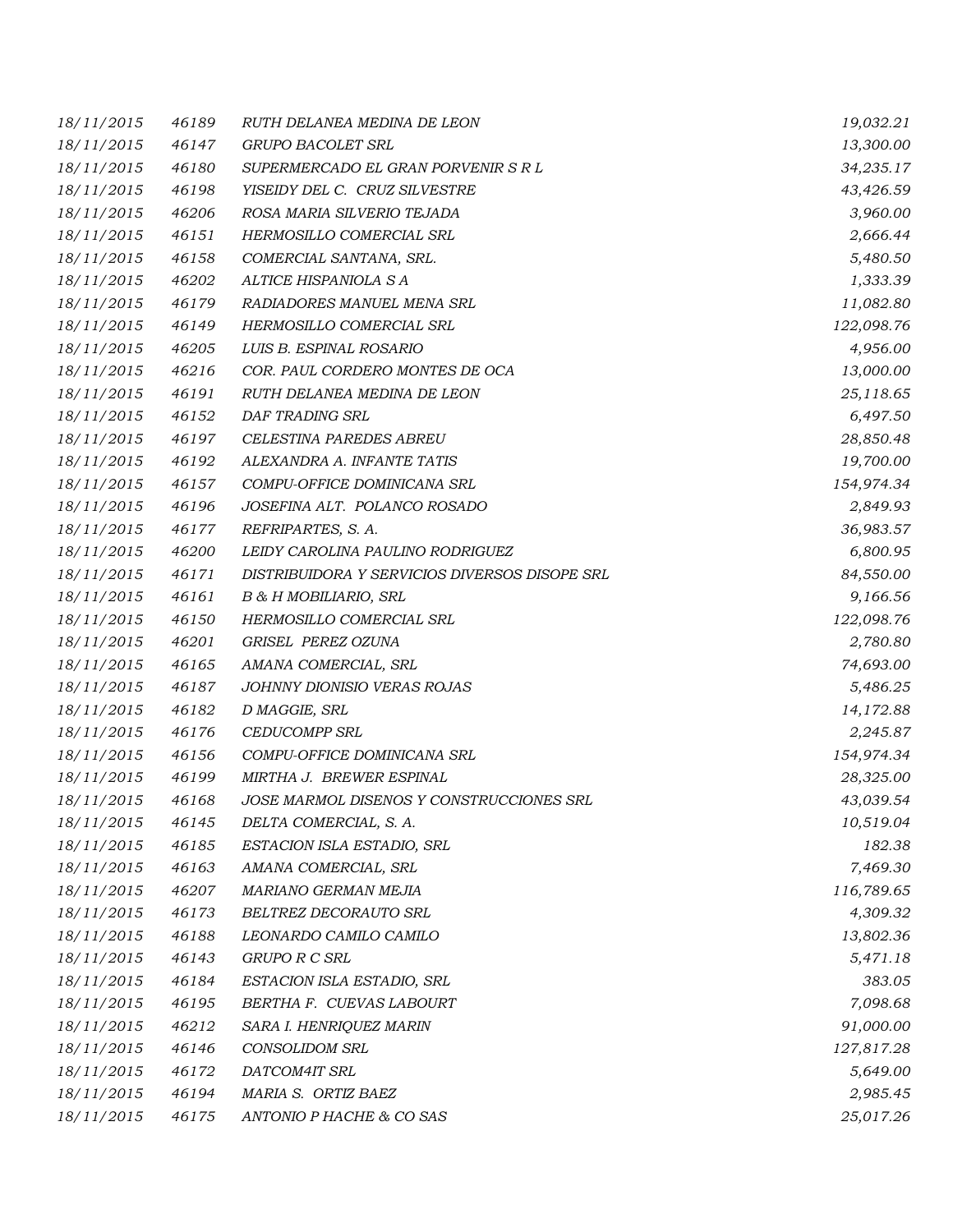| 18/11/2015 | 46142 | GRUPO R C SRL                         | 5,653.56  |
|------------|-------|---------------------------------------|-----------|
| 18/11/2015 | 46144 | GEORGE MANUEL ARDAVIN ABREU           | 11,951.00 |
| 18/11/2015 | 46178 | <b>DECOBLINDS SRL</b>                 | 2,425.78  |
| 18/11/2015 | 46208 | VICTOR J. CASTELLANOS ESTRELLA        | 91,000.00 |
| 18/11/2015 | 46204 | CAROL S. MODESTO SANCHEZ              | 3,588.05  |
| 18/11/2015 | 46203 | BRUNILDO DE JESUS DE CASTRO TOLENTINO | 10,000.00 |
| 18/11/2015 | 46209 | JOSE A. CRUCETA ALMANZAR              | 91,000.00 |
| 18/11/2015 | 46174 | <b>BANDERAS ESTRELLA EIRL</b>         | 36,205.20 |
| 18/11/2015 | 46193 | CLARIS R. POLANCO ROQUE               | 25,688.47 |
| 18/11/2015 | 46148 | CENTRO AUTOMOTRIZ DURAN SRL           | 58,534.40 |
| 18/11/2015 | 46210 | FRANCISCO ANT. JEREZ MENA             | 91,000.00 |
| 18/11/2015 | 46186 | ESTACION DE SERVICIO JAVIER SRL       | 4,710.95  |
| 18/11/2015 | 46169 | INDUSTRIAS NIGUA, S. A.               | 92,158.39 |
| 18/11/2015 | 46190 | RUTH DELANEA MEDINA DE LEON           | 25,505.09 |
| 20/11/2015 | 46294 | ANA M. NUNEZ URENA                    | 4,000.00  |
| 20/11/2015 | 46224 | FRANCISCO JOSE GUILLEN BLANDINO       | 10,000.00 |
| 20/11/2015 | 46241 | CONSEJO DEL PODER JUDICIAL            | 891.84    |
| 20/11/2015 | 46280 | CELESTE A. OVIEDO O.                  | 3,000.00  |
| 20/11/2015 | 46285 | MARIA DEL C. GUZMAN GONZALEZ          | 5,000.00  |
| 20/11/2015 | 46228 | CARMEN DE JESUS DE JS. DE BERNAL      | 1,500.00  |
| 20/11/2015 | 46237 | ASIA N. DEYANIRA HUERTAS              | 36,089.38 |
| 20/11/2015 | 46297 | CARMEN B. MERCEDES GARCIA             | 3,000.00  |
| 20/11/2015 | 46256 | GERTRUDIS FIGUEROA CRISOSTOMO         | 3,000.00  |
| 20/11/2015 | 46275 | RAFAEL A. CALERO ROJAS                | 3,500.00  |
| 20/11/2015 | 46245 | ANGELA TAVERAS MARTE CAPELLAN         | 3,000.00  |
| 20/11/2015 | 46248 | CLAUDIA ALMONTE                       | 3,000.00  |
| 20/11/2015 | 46264 | DIANA ALT. RODRIGUEZ MARTINEZ         | 6,000.00  |
| 20/11/2015 | 46240 | BEATRIZ C. SILFA HERNADEZ             | 20,000.00 |
| 20/11/2015 | 46267 | CIVELYS S. MENCIA ROSARIO             | 3,000.00  |
| 20/11/2015 | 46232 | YRIA F. PENA VDA. READ                | 23,781.34 |
| 20/11/2015 | 46227 | MARTA ALT. RAMIREZ FELIZ              | 1,589.56  |
| 20/11/2015 | 46278 | DIGNA R. ALMONTE FERNANDEZ            | 26,000.00 |
| 20/11/2015 | 46225 | FRANSHESCA O. CORCINO E.              | 1,000.00  |
| 20/11/2015 | 46268 | YUDERKYS RODRIGUEZ N.                 | 3,000.00  |
| 20/11/2015 | 46226 | VICTORIA I. FRIAS ANGELES DE CUEVAS   | 1,000.00  |
| 20/11/2015 | 46274 | ANA M. RODRIGUEZ SALADO               | 8,700.00  |
| 20/11/2015 | 46230 | CANDIDA U. GOMEZ CUEVAS               | 2,940.00  |
| 20/11/2015 | 46295 | MARIA B. HICIANO FELIZ                | 6,141.00  |
| 20/11/2015 | 46276 | MARIA NELLY BAEZ A.                   | 5,000.00  |
| 20/11/2015 | 46293 | RAFAEL E. DE LA PAZ                   | 3,000.00  |
| 20/11/2015 | 46273 | CALIXTO MEDINA CUEVAS                 | 5,000.00  |
| 20/11/2015 | 46255 | FRANCISCO LENDOR SANABIA              | 3,000.00  |
| 20/11/2015 | 46251 | EDUARDO MEJIA JIMENEZ                 | 3,000.00  |
| 20/11/2015 | 46252 | EDUVIGES MA. ACOSTA VARGAS            | 3,000.00  |
| 20/11/2015 | 46287 | ANTONIA DOLORES CABA                  | 12,348.00 |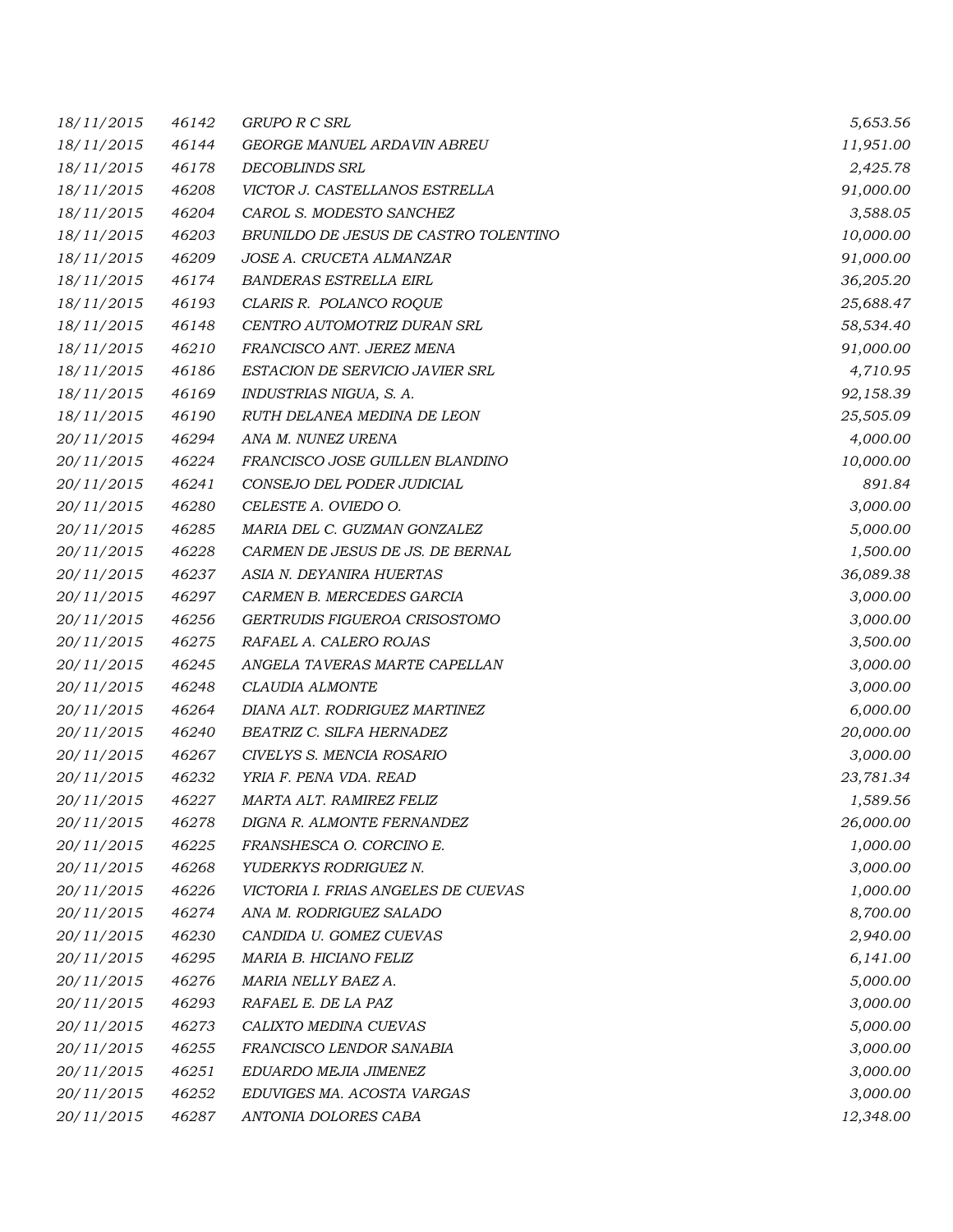| <i>20/11/2015</i> | 46233 | NORMA ALT. JIMENEZ                   | 2,184.00     |
|-------------------|-------|--------------------------------------|--------------|
| 20/11/2015        | 46296 | GERMANIA CASTILLO PENA               | 14,257.93    |
| 20/11/2015        | 46260 | MODESTO ACOSTA VARGAS                | 3,000.00     |
| 20/11/2015        | 46229 | FIOL D. CABREJA                      | 4,355.56     |
| 20/11/2015        | 46236 | <b>BIENVENIDA C. SIERRA FERRERAS</b> | 3,000.00     |
| 20/11/2015        | 46262 | RHINA MEDINA GOMEZ                   | 3,000.00     |
| 20/11/2015        | 46286 | YOLANDE DARDENNE VDA. CRUZ           | 8,000.00     |
| 20/11/2015        | 46279 | MARIA E. VASQUEZ P.                  | 15,944.45    |
| 20/11/2015        | 46289 | MARGARITA HIDALGO                    | 4,122.20     |
| 20/11/2015        | 46270 | CARMEN L. CRUZ SANCHEZ               | 9,800.00     |
| 20/11/2015        | 46290 | MERCEDES ALT. PASCAL SUERO           | 4,000.00     |
| 20/11/2015        | 46272 | NORA C. RONE P.                      | 15,000.00    |
| 20/11/2015        | 46242 | JORGELINA RODRIGUEZ                  | 5,444.45     |
| 20/11/2015        | 46219 | UNIDAD TECNOLOGICA DOMINICANA, SRL   | 1,231,871.99 |
| 20/11/2015        | 46283 | LORENZA G. CORNELIO Y C.             | 20,000.00    |
| 20/11/2015        | 46258 | GUILLERMO ESQUEA LARA                | 3,000.00     |
| 20/11/2015        | 46238 | <b>JUANA PAULINO NUNEZ</b>           | 5,117.50     |
| 20/11/2015        | 46269 | PROVIDENCIA E. MONTAS DE DURAN       | 9,800.00     |
| 20/11/2015        | 46254 | FRANCISCO A. LIZARDO GOMEZ           | 3,000.00     |
| 20/11/2015        | 46271 | RAFAEL ANT. GARCIA                   | 41,926.30    |
| 20/11/2015        | 46247 | <b>BENJAMIN PEREZ FELIZ</b>          | 5,000.00     |
| 20/11/2015        | 46299 | CONSEJO DEL PODER JUDICIAL           | 1,920.58     |
| 20/11/2015        | 46221 | JOSE ML. NOVAS ESPINAL               | 5,790.00     |
| 20/11/2015        | 46282 | RAMON E. BAEZ RODRIGUEZ              | 7,000.00     |
| 20/11/2015        | 46223 | DARCY MARGARITA PUELLO MENDEZ        | 14,850.00    |
| 20/11/2015        | 46217 | SANTA MARTHA VILLAR BAEZ             | 8,353.52     |
| 20/11/2015        | 46291 | RAFAELA A. DEL C. CASIMIRO VERAS     | 3,072.00     |
| 20/11/2015        | 46288 | CLARA M. SOSA DE BUENO               | 5,975.82     |
| 20/11/2015        | 46222 | GREGORIA CUEVAS                      | 5,940.00     |
| 20/11/2015        | 46266 | <b>IDELIZA GARCIA MARTINEZ</b>       | 3,000.00     |
| 20/11/2015        | 46265 | MARTHA L. ROMAN CORCINO              | 3,000.00     |
| <i>20/11/2015</i> | 46234 | ANA ANTONIA SANTO                    | 2,184.00     |
| 20/11/2015        | 46231 | PETRONILA ALMONTE                    | 15,537.15    |
| 20/11/2015        | 46277 | TERESA DE LA CRUZ LEONARDO           | 6,000.00     |
| 20/11/2015        | 46292 | NIURKA URENA                         | 3,142.00     |
| 20/11/2015        | 46249 | MARIA DIVINA GOMEZ TAVERAS           | 3,000.00     |
| 20/11/2015        | 46253 | ENMANUELA ARIAS MARTINEZ             | 3,000.00     |
| 20/11/2015        | 46281 | PORFIRIO ESTEVEZ CANELA              | 21,500.00    |
| 20/11/2015        | 46259 | MARIA ALT. PAULINO DE LOS S.         | 3,000.00     |
| 20/11/2015        | 46300 | CRUZ A. SILVIA TREMOLS               | 14,583.34    |
| 20/11/2015        | 46218 | MARIA ELIZABETH HERNANDEZ PEÑA       | 34,400.00    |
| 20/11/2015        | 46235 | LILIANA CRUZ MOLINA VARGAS           | 14,700.00    |
| 20/11/2015        | 46239 | MARIA MAGDALENA SIERRA PEREZ         | 8,933.86     |
| 20/11/2015        | 46250 | JOSEFINA DEL P. PINEDA K.            | 6,000.00     |
| 20/11/2015        | 46298 | ANDRES NUNEZ MERETTE                 | 4,000.00     |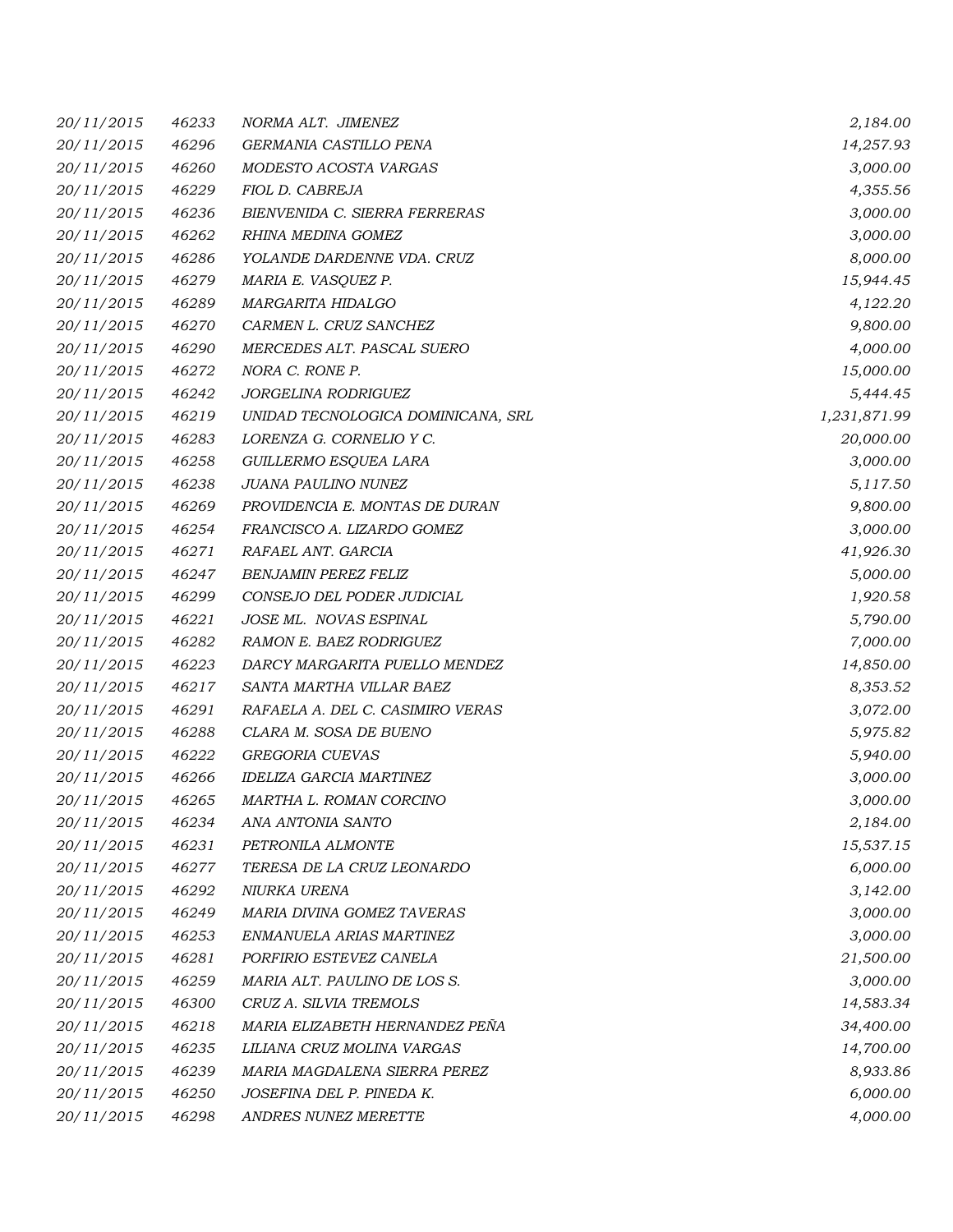| 20/11/2015 | 46263 | <b>WENDY MONTILLA REYES</b>                | 3,000.00     |
|------------|-------|--------------------------------------------|--------------|
| 20/11/2015 | 46243 | SUMERGIDA ALVAREZ LAGARES                  | 6,563.65     |
| 20/11/2015 | 46244 | ZUNILDA ALTAGRACIA PENA                    | 6,427.35     |
| 20/11/2015 | 46246 | ARIDIO ANT. MERCEDES SONE                  | 3,000.00     |
| 20/11/2015 | 46284 | MIGUEL A. RUIZ BRACHE                      | 15,000.00    |
| 20/11/2015 | 46261 | NEOLFIS WALKIRA FAMILIA MORA               | 3,000.00     |
| 20/11/2015 | 46257 | GIL JOSUE AQUINO                           | 3,000.00     |
| 20/11/2015 | 46220 | MARYBEL MEJIA ESPINAL                      | 25,750.00    |
| 23/11/2015 | 46355 | WILMAN DIAZ DIAZ                           | 4,887.73     |
| 23/11/2015 | 46323 | ANGELA E. GARCIA ALBERTO                   | 6,773.13     |
| 23/11/2015 | 46354 | MARIA ELIZABETH MARTINEZ CHECO             | 36,355.07    |
| 23/11/2015 | 46331 | EDENORTE DOMINICANA, S. A.                 | 740,469.44   |
| 23/11/2015 | 46336 | SANTA MARTHA VILLAR BAEZ                   | 33,020.97    |
| 23/11/2015 | 46352 | SILVIA M. EUSEBIO ARIAS                    | 7,248.34     |
| 23/11/2015 | 46327 | RAMONA VALLEJO PAYANO                      | 14,943.26    |
| 23/11/2015 | 46329 | SERVICIOS KAMINO SRL                       | 242,100.00   |
| 23/11/2015 | 46306 | <b>WALTER NATHAN MARTINEZ RAMOS</b>        | 4,987.50     |
| 23/11/2015 | 46302 | P & V MOVIL COMERCIAL, SRL                 | 1,728.90     |
| 23/11/2015 | 46343 | DAMARIS A. VILLALONA GUZMAN                | 3,000.00     |
| 23/11/2015 | 46342 | FRANCISCO ANT. ARIAS SANCHEZ               | 27,100.00    |
| 23/11/2015 | 46332 | <b>IDOM SAS</b>                            | 3,847.50     |
| 23/11/2015 | 46322 | JOSEFINA BURGOS FAJARDO                    | 3,120.00     |
| 23/11/2015 | 46312 | PLADENT SRL                                | 290,700.00   |
| 23/11/2015 | 46320 | AMADA NADIA DEVARES SANCHEZ                | 322,940.88   |
| 23/11/2015 | 46344 | UNIVERSIDAD APEC                           | 20,000.00    |
| 23/11/2015 | 46339 | D MAGGIE, SRL                              | 25,568.64    |
| 23/11/2015 | 46308 | LUIS GONZALO GUZMAN CONCEPCION             | 5,747.50     |
| 23/11/2015 | 46335 | LUIS GONZALO GUZMAN CONCEPCION             | 5,225.00     |
| 23/11/2015 | 46351 | RHINA MONTILLA BRITO                       | 1,750.00     |
| 23/11/2015 | 46324 | ROSMERY RODRIGUEZ TAVERAS                  | 51,575.58    |
| 23/11/2015 | 46338 | ALBAS NIRIS FELIZ FELIZ                    | 17,385.00    |
| 23/11/2015 | 46326 | GRISEL PEREZ OZUNA                         | 2,464.07     |
| 23/11/2015 | 46325 | MARIA E. CABRERA ALBERTO                   | 4,387.00     |
| 23/11/2015 | 46313 | GUARDIANES SAN MIGUEL, S R L               | 155,610.00   |
| 23/11/2015 | 46356 | ALEXANDRA A. INFANTE TATIS                 | 28,300.00    |
| 23/11/2015 | 46311 | SANTA MARTHA VILLAR BAEZ                   | 4,422.45     |
| 23/11/2015 | 46345 | HILDA Y. MARTE GUZMAN                      | 57,048.60    |
| 23/11/2015 | 46333 | WINDTELECOM, S. A.                         | 2,398.54     |
| 23/11/2015 | 46346 | JOSE LUIS LOPEZ CEPEDA                     | 4,950.00     |
| 23/11/2015 | 46310 | SANTA MARTHA VILLAR BAEZ                   | 4,913.84     |
| 23/11/2015 | 46315 | BANCO DE RERSERVAS DE LA REP. DOMINICANA   | 297,507.36   |
| 23/11/2015 | 46353 | IRONELYS AGRAMONTE JIMENEZ                 | 14,322.59    |
| 23/11/2015 | 46318 | FRANCISCO ANT. ARIAS SANCHEZ               | 0.00         |
| 23/11/2015 | 46301 | ING. VIAL ESTRUCTURAL HIDRAULICA ELECT SRL | 4,528,533.14 |
| 23/11/2015 | 46348 | MARIA CRISTINA PEREZ DE ALONSO             | 990.00       |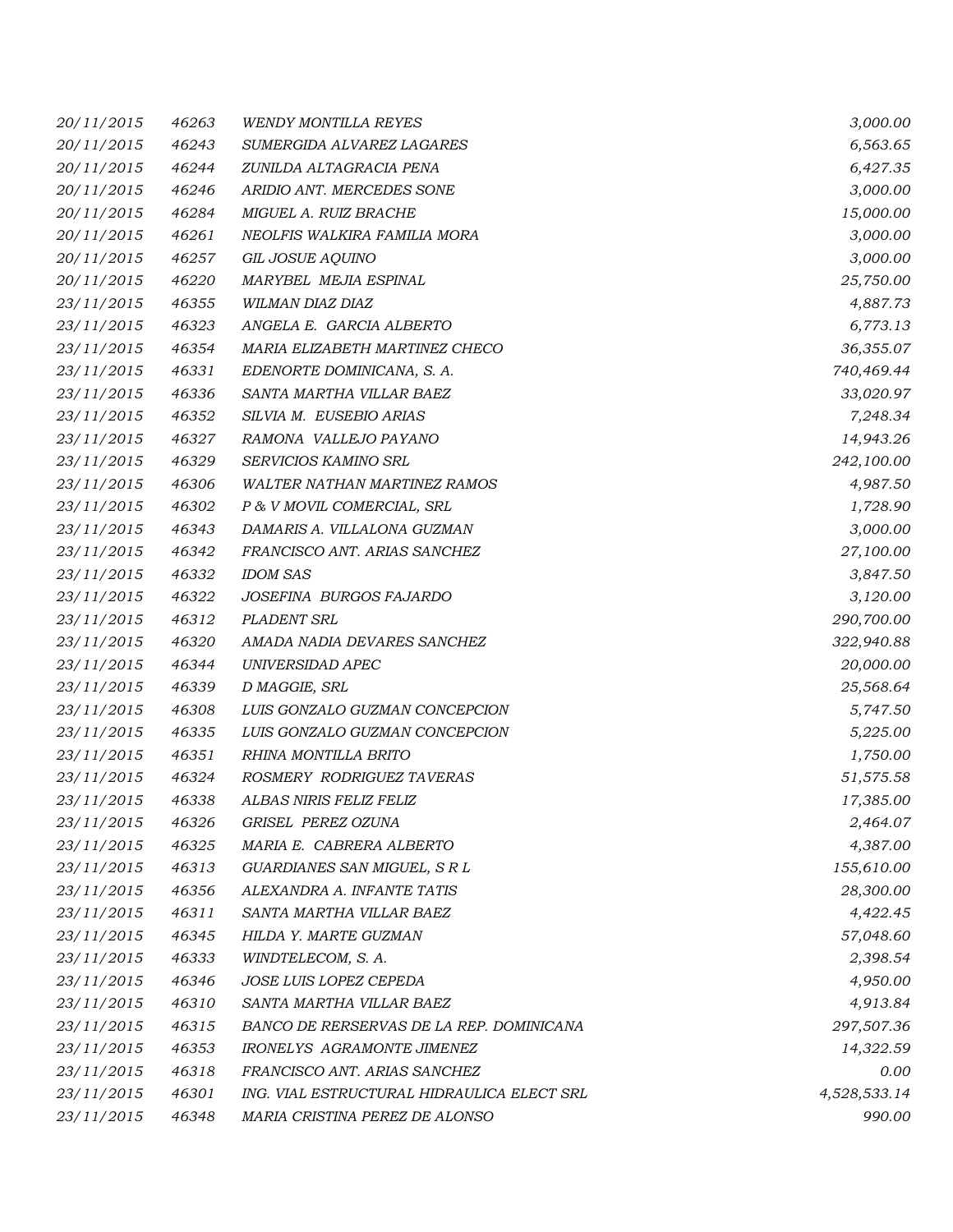| 23/11/2015 | 46316 | CARLOS ANDRES TORRES MERCEDES                             | 675.00       |
|------------|-------|-----------------------------------------------------------|--------------|
| 23/11/2015 | 46347 | VIVIAN ADALGISA ESPINAL RODRIGUEZ                         | 2,970.00     |
| 23/11/2015 | 46317 | DAMARIS A. VILLALONA GUZMAN                               | 0.00         |
| 23/11/2015 | 46314 | COMPANIA DOMINICANA DE TELEFONOS, S.A.                    | 2,829,700.92 |
| 23/11/2015 | 46340 | MAXIMO WINNAR PERALTA MELENDEZ                            | 7,315.00     |
| 23/11/2015 | 46307 | TRICOM SA                                                 | 9,296.32     |
| 23/11/2015 | 46304 | D MAGGIE, SRL                                             | 13,694.07    |
| 23/11/2015 | 46319 | ARIEL A. VOLQUEZ MATOS                                    | 10,000.00    |
| 23/11/2015 | 46330 | EDENORTE DOMINICANA, S. A.                                | 4,296,021.18 |
| 23/11/2015 | 46309 | COMBUSTIBLE Y DERIVADOS DEL NORTE SRL                     | 6,175.00     |
| 23/11/2015 | 46357 | CARLOS ANDRES TORRES MERCEDES                             | 1,350.00     |
| 23/11/2015 | 46303 | SUPLIDORES ELECTRICOS GARCIA SURIEL S. R. L.              | 32,349.64    |
| 23/11/2015 | 46349 | MARISOL SANCHEZ PAEZ                                      | 2,970.00     |
| 23/11/2015 | 46350 | ARIEL VOLQUEZ MATOS                                       | 1,750.00     |
| 23/11/2015 | 46334 | DELTA COMERCIAL, S. A.                                    | 527,577.75   |
| 23/11/2015 | 46321 | RUBEN DARIO HERRERA PEREZ                                 | 235,663.00   |
| 23/11/2015 | 46305 | <b>WALTER NATHAN MARTINEZ RAMOS</b>                       | 5,320.00     |
| 23/11/2015 | 46341 | DAMARIS A. VILLALONA GUZMAN                               | 1,500.00     |
| 23/11/2015 | 46337 | SANTA MARTHA VILLAR BAEZ                                  | 5,405.21     |
| 23/11/2015 | 46328 | GBM DOMINICANA S A                                        | 883,911.67   |
| 24/11/2015 | 46498 | HERMINIA LA PAZ PERALTA                                   | 8,000.00     |
| 24/11/2015 | 46386 | FERRETERIA POPULAR, SRL                                   | 61,443.75    |
| 24/11/2015 | 46394 | MADEINSA, SRL                                             | 69,294.40    |
| 24/11/2015 | 46479 | ANATOLIA TORIBIO ACOSTA DE CABREJA                        | 5,400.00     |
| 24/11/2015 | 46491 | INMOBILIARIA CAROLINA, S. A.                              | 26,388.62    |
| 24/11/2015 | 46439 | MANUEL ULISES BONNELLY                                    | 45,000.00    |
| 24/11/2015 | 46427 | EXODO SOLUCIONES, SRL                                     | 12,072.18    |
| 24/11/2015 | 46504 | JUAN CARLOS MARTINEZ CASADO                               | 3,500.00     |
| 24/11/2015 | 46496 | ANIBAL CALVO ROMAN                                        | 6,000.00     |
| 24/11/2015 | 46412 | ELBIO MIGUEL MOREAUX VERAS                                | 7,600.00     |
| 24/11/2015 | 46401 | SILOSA, C. POR A.                                         | 164,135.59   |
| 24/11/2015 | 46405 | <b>LIMPIEZA EXPRESS</b>                                   | 77,472.00    |
| 24/11/2015 | 46461 | LUIS E. FLORENTINO LORENZO                                | 29,353.50    |
| 24/11/2015 | 46539 | AYUNTAMIENTO MUNICIPAL DE SABANA IGLESIA                  | 6,000.00     |
| 24/11/2015 | 46368 | CORPORACION DEL ACUEDUCTO Y ALCANTARILLADO DE SANTO DOMIN | 4,920.00     |
| 24/11/2015 | 46482 | GABRIEL ENMANUEL HURTADO SANTOS                           | 20,999.79    |
| 24/11/2015 | 46472 | VENTURA PEGUERO MARIA                                     | 5,445.00     |
| 24/11/2015 | 46393 | <b>MADEINSA SRL</b>                                       | 499,301.11   |
| 24/11/2015 | 46377 | <b>JOSE ARTURO URIBE EFRES</b>                            | 87,217.32    |
| 24/11/2015 | 46433 | TECNIPISOS, S. A.                                         | 61,366.65    |
| 24/11/2015 | 46445 | <b>JULIAN RODRIGUEZ MATEO</b>                             | 4,000.00     |
| 24/11/2015 | 46495 | RAMON OCTAVIO ALVAREZ                                     | 2,000.00     |
| 24/11/2015 | 46383 | CLIP INTERNACIONAL SRL                                    | 97,137.06    |
| 24/11/2015 | 46455 | ESTEBAN SANCHEZ DIAZ                                      | 13,500.00    |
| 24/11/2015 | 46462 | ANDREA BRUNILDA GUTIERREZ BELLO                           | 20,000.00    |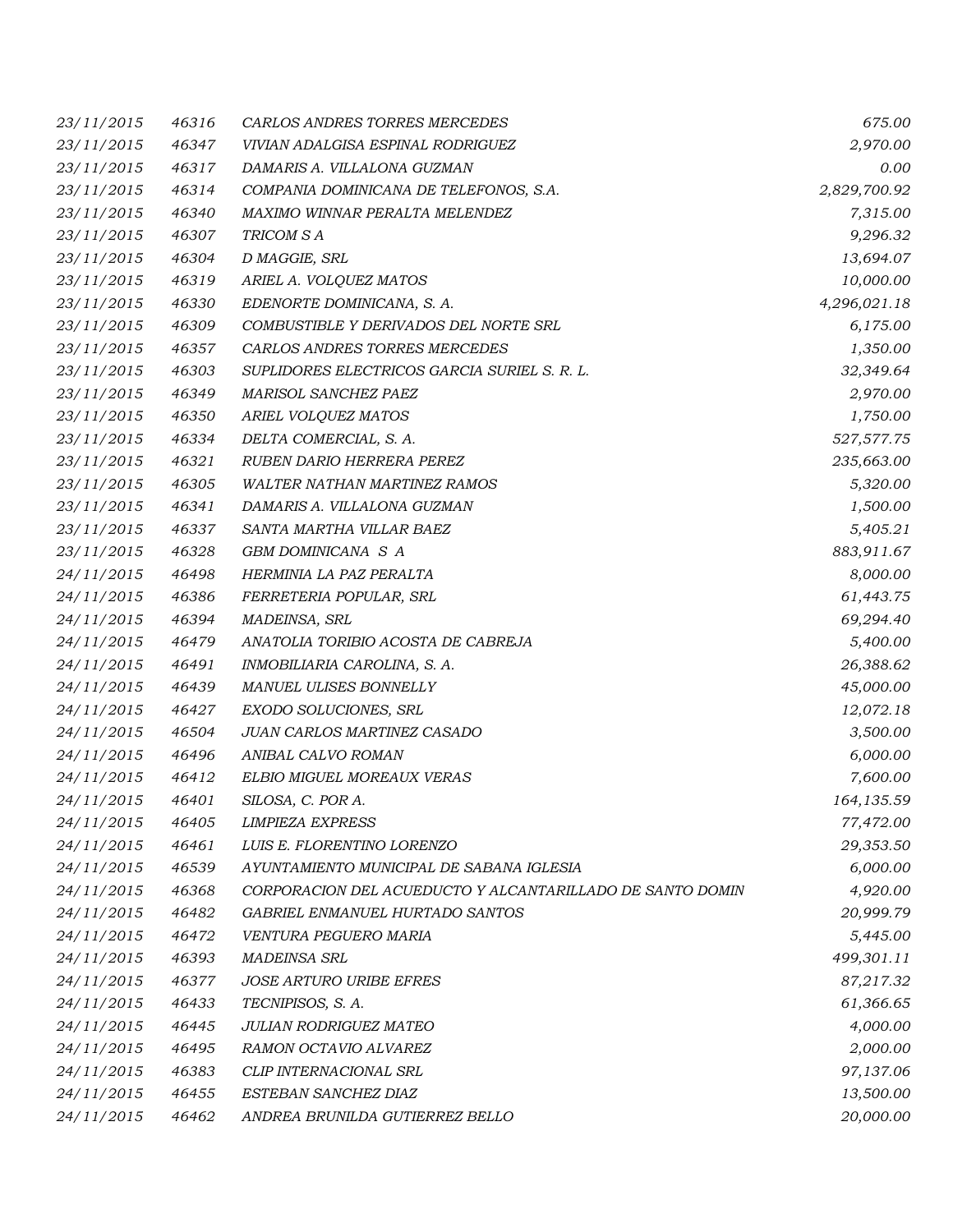| <i>24/11/2015</i> | 46494 | <b>FELIX SOSA MEJIA</b>                        | 303,068.70 |
|-------------------|-------|------------------------------------------------|------------|
| 24/11/2015        | 46546 | ALFONSO REYES REYES                            | 22,000.00  |
| 24/11/2015        | 46437 | EXODO SOLUCIONES, SRL                          | 343,168.68 |
| 24/11/2015        | 46399 | ROGACI FINANCING & INVESTMENT, SRL             | 167,919.25 |
| 24/11/2015        | 46497 | CARLOS AMIRO FINKE                             | 8,000.00   |
| 24/11/2015        | 46360 | AYUNTAMIENTO MUNICIPAL JARABACOA               | 200.00     |
| 24/11/2015        | 46477 | ANTONIO ELAGUITO SERRATA JIMENEZ               | 6,750.00   |
| 24/11/2015        | 46450 | DR. PAUL BELLO NAVARRO                         | 12,500.00  |
| 24/11/2015        | 46530 | PLINIO VICENTE MONTERO                         | 7,200.00   |
| 24/11/2015        | 46466 | ASOC. DOM. PARA EL DESARROLLO DE LA MUJER      | 31,350.00  |
| 24/11/2015        | 46528 | ADA YILDA FORTUNA REYES                        | 5,000.00   |
| 24/11/2015        | 46536 | CARMELO CEDENO MEJIA                           | 14,000.00  |
| 24/11/2015        | 46376 | KENYA S. ROMERO SEVERINO                       | 30,000.00  |
| 24/11/2015        | 46543 | RAMONA MILANDA DIAZ PEREZ                      | 10,000.00  |
| 24/11/2015        | 46373 | ALBAS NIRIS FELIZ FELIZ                        | 14,440.00  |
| 24/11/2015        | 46510 | DR. ALBERTO CHAHIN MUFFDY                      | 14,400.00  |
| 24/11/2015        | 46436 | VITALIA JARDINERIA, S.R.L.                     | 40,888.00  |
| 24/11/2015        | 46470 | <b>MARCOS CASSO</b>                            | 30,000.00  |
| 24/11/2015        | 46381 | ASOCIACION DOMINICANA DE REAHABILITACION, INC. | 5,000.00   |
| 24/11/2015        | 46370 | AYUNTAMIENTO DEL MUNICIPIO DE SAN JOSE DE OCOA | 2,200.00   |
| 24/11/2015        | 46413 | TECNAS, C. POR A.                              | 19,368.00  |
| 24/11/2015        | 46420 | GLOBAL IMAGING PRODUCTS SRL                    | 402,424.00 |
| 24/11/2015        | 46453 | BOLIVIA MELO SEGURA DE BALLAST                 | 1,500.00   |
| 24/11/2015        | 46438 | JUAN ML. GUERRERO DE JESUS                     | 90,000.00  |
| 24/11/2015        | 46489 | JAVIER CALDERON HERNANDEZ                      | 35,399.70  |
| 24/11/2015        | 46395 | MADEINSA, SRL                                  | 516,480.00 |
| 24/11/2015        | 46404 | <b>LIMPIEZA EXPRESS</b>                        | 73,168.00  |
| 24/11/2015        | 46440 | RAFAEL A. MORETA CASTILLO                      | 53,389.83  |
| 24/11/2015        | 46533 | <b>SERVIO CEDENO PEPEN</b>                     | 19,999.80  |
| 24/11/2015        | 46403 | SILOSA, C. POR A.                              | 79,076.73  |
| 24/11/2015        | 46432 | TECNIPISOS, S. A.                              | 30,683.95  |
| <i>24/11/2015</i> | 46398 | ROGACI FINANCING & INVESTMENT, SRL             | 162,032.54 |
| 24/11/2015        | 46396 | MADEINSA, SRL                                  | 118,360.00 |
| 24/11/2015        | 46429 | SYNTES, S.R. L.                                | 13,913.79  |
| 24/11/2015        | 46501 | <b>JUAN BAUTISTA PEGUERO</b>                   | 3,000.00   |
| 24/11/2015        | 46534 | DIONISIO MARTINEZ DEL RIO                      | 10,800.00  |
| 24/11/2015        | 46548 | NIEVES DOLORES PAPPATERRA MENDOZA              | 16,200.00  |
| 24/11/2015        | 46430 | SYNTES, S. R. L.                               | 17,108.40  |
| 24/11/2015        | 46431 | TECNIPISOS, S. A.                              | 244,995.11 |
| 24/11/2015        | 46468 | JUANA NUNEZ PLACENCIA                          | 16,706.25  |
| 24/11/2015        | 46410 | SIMON DE JESUS PAULINO                         | 9,500.00   |
| 24/11/2015        | 46465 | <b>KELVIZ JOSE PARRA</b>                       | 40,500.00  |
| 24/11/2015        | 46387 | DELGADO S CREACIONES METALICAS, SRL            | 19,755.36  |
| 24/11/2015        | 46402 | SILOSA, C. POR A.                              | 89,225.93  |
| 24/11/2015        | 46418 | INST. NAC. DE AGUA POT. Y ALC. INAPA           | 77,000.00  |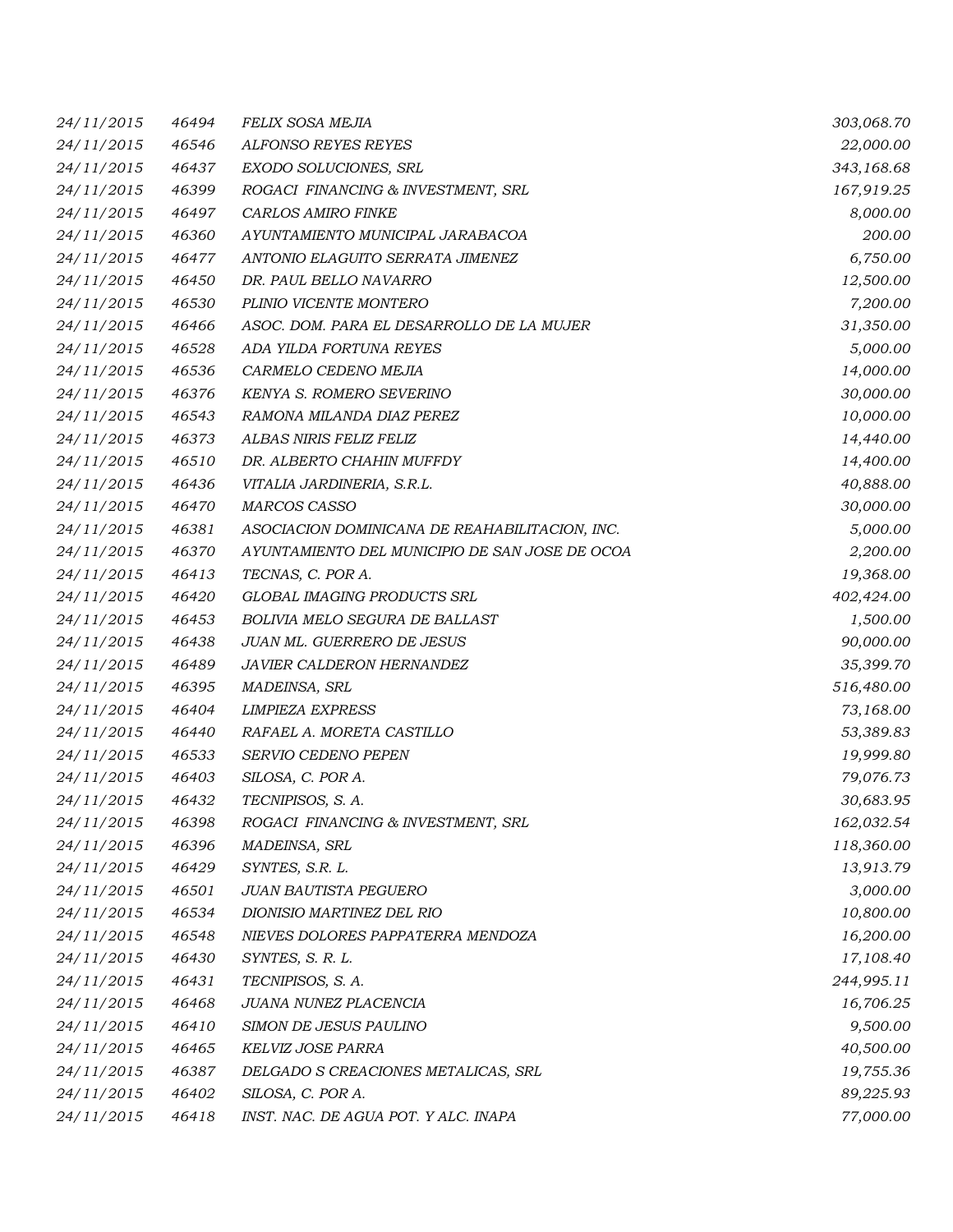| 24/11/2015 | 46454 | THELMA ACOSTA BATISTA DE PENA                              | 5,000.00   |
|------------|-------|------------------------------------------------------------|------------|
| 24/11/2015 | 46484 | DONATILA HERNANDEZ DE MARTINEZ                             | 6,000.00   |
| 24/11/2015 | 46421 | SECURITY DEVELOPMENT CORP., SRL, (SEDECORP)                | 3,228.00   |
| 24/11/2015 | 46442 | NELSON ANT. JEREZ PAULINO                                  | 20,000.00  |
| 24/11/2015 | 46451 | LEDA MARIA FELIZ                                           | 3,600.00   |
| 24/11/2015 | 46400 | ROGACI FINANCING & INVESTMENT, SRL                         | 82,067.80  |
| 24/11/2015 | 46463 | ROSA MILTEA TRIGO GONZALEZ                                 | 5,490.00   |
| 24/11/2015 | 46385 | FERRETERIA AMERICANA, SAS                                  | 6,116.64   |
| 24/11/2015 | 46464 | MAYRA HIDELFONZA URENA SANCHEZ                             | 6,300.00   |
| 24/11/2015 | 46428 | TECNIPISOS, S. A.                                          | 327,902.13 |
| 24/11/2015 | 46448 | MARIA FRANCISCA ALCANTARA                                  | 1,000.00   |
| 24/11/2015 | 46363 | <b>ILESA SRL</b>                                           | 261,489.88 |
| 24/11/2015 | 46414 | A.B. INDUSTRIAL SUPPLY CORP.                               | 8,206.78   |
| 24/11/2015 | 46492 | CARLOS SILVERIO NUNEZ                                      | 312,558.75 |
| 24/11/2015 | 46487 | RAFAEL ANT. SANTANA ALBUEZ                                 | 11,999.70  |
| 24/11/2015 | 46532 | NORBERTO REMIGIO GUERRERO NATERA                           | 10,000.00  |
| 24/11/2015 | 46391 | <b>MADEINSA SRL</b>                                        | 227,155.55 |
| 24/11/2015 | 46452 | <b>MILADYS MATEO FLORIAN</b>                               | 600.00     |
| 24/11/2015 | 46545 | LUCILA EDILIA ALCANTARA GRULLON                            | 12,000.00  |
| 24/11/2015 | 46490 | <b>JAVIER ERNESTO CALDERON</b>                             | 20,059.20  |
| 24/11/2015 | 46481 | MARCOS ANT. VARGAS B.                                      | 9,000.00   |
| 24/11/2015 | 46411 | DIONNIS DEL CARMEN TAVARES ESPINAL                         | 11,020.00  |
| 24/11/2015 | 46388 | FASACA AUTO PARTS SRL                                      | 20,301.68  |
| 24/11/2015 | 46475 | JOSE ANT. HOLGUIN                                          | 4,500.00   |
| 24/11/2015 | 46500 | AQUINO CUEVAS GONZALEZ                                     | 7,200.00   |
| 24/11/2015 | 46369 | CORPORACION DEL ACUEDUCTO Y ALCANTARILLADO DE SANTO DOMIN  | 35,749.00  |
| 24/11/2015 | 46507 | JOSE ALT. BAEZ PIMENTEL                                    | 3,750.00   |
| 24/11/2015 | 46374 | AYUNTAMIENTO DEL DISTRITO NACIONAL                         | 31,251.00  |
| 24/11/2015 | 46449 | ROSA BAEZ DE FERRERAS                                      | 4,000.00   |
| 24/11/2015 | 46409 | FRANCISCO MARTINEZ                                         | 9,500.00   |
| 24/11/2015 | 46512 | ANA FRANCISCA MONTAS DUVERGE DE GARCIA                     | 15,000.30  |
| 24/11/2015 | 46367 | CORPORACION DE ACUEDUCTO Y ALCANTARILLADO DE SANTIAGO (COF | 185,048.00 |
| 24/11/2015 | 46474 | LUIS GERMAN ROSARIO GARCIA                                 | 2,700.00   |
| 24/11/2015 | 46378 | LISETTE ANNIE GENAO DURAN                                  | 1,980.00   |
| 24/11/2015 | 46517 | LINK POZO REYES                                            | 18,000.00  |
| 24/11/2015 | 46499 | PASCUAL TEJADA CRUZ                                        | 4,000.50   |
| 24/11/2015 | 46514 | FRANCISCO ALEIXIS RODRIGUEZ PEREZ                          | 8,010.00   |
| 24/11/2015 | 46523 | FABIA ROQUE HERNANDEZ                                      | 10,000.00  |
| 24/11/2015 | 46443 | TERESA ONDINA HERNANDEZ MARTINEZ                           | 8,100.00   |
| 24/11/2015 | 46527 | BIENVENIDO EVELINO NORMAN CORADIN                          | 6,000.00   |
| 24/11/2015 | 46406 | <b>LIMPIEZA EXPRESS</b>                                    | 132,220.34 |
| 24/11/2015 | 46516 | JULIO ANIBAL CARVAJAL MEDINA                               | 10,000.00  |
| 24/11/2015 | 46422 | COOP. DE SERVS. Y PROD. MULT. (COOFALCONDO), INC.          | 6,982.50   |
| 24/11/2015 | 46444 | <b>JUANA REYES</b>                                         | 4,000.00   |
| 24/11/2015 | 46434 | ROGACI FINANCING & INVESTMENT, SRL                         | 47,599.33  |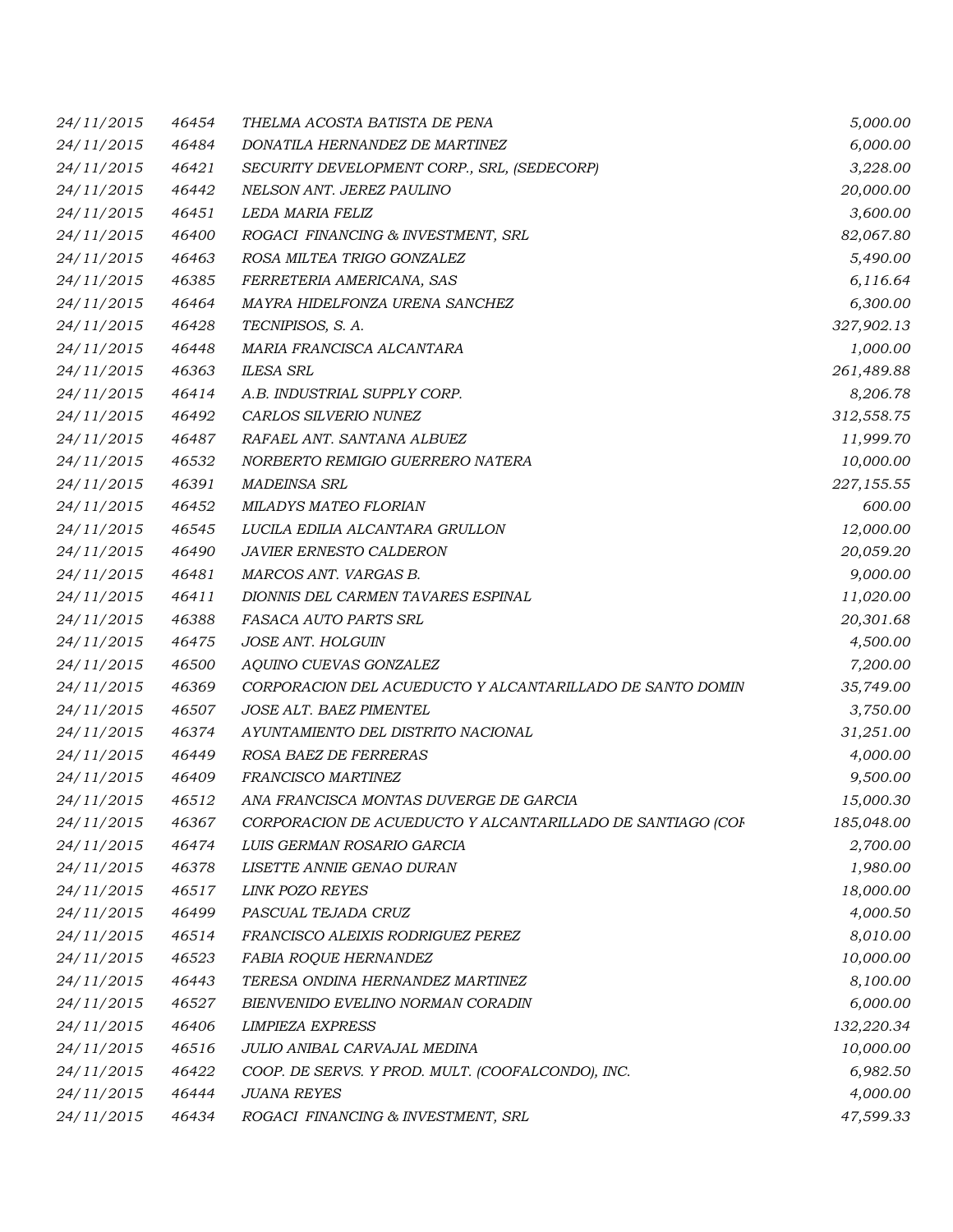| 24/11/2015 | 46435 | SILOSA, C. POR A.                                          | 132,180.60   |
|------------|-------|------------------------------------------------------------|--------------|
| 24/11/2015 | 46392 | MADEINSA, SRL                                              | 64,560.00    |
| 24/11/2015 | 46362 | SERVICIOS POPULAR DE SEGURIDAD S R L                       | 3,512,895.75 |
| 24/11/2015 | 46518 | SIQUIO NG DE LA ROSA                                       | 35,000.00    |
| 24/11/2015 | 46459 | LIGA DEP. ABORIGEN, INC. O RAFAEL F. SAVINON P.            | 34,000.00    |
| 24/11/2015 | 46521 | <b>ADRIANO RONDON</b>                                      | 6,500.00     |
| 24/11/2015 | 46426 | PROMOCIONES RADIALES ARIAS                                 | 8,050.85     |
| 24/11/2015 | 46542 | PARROQUIA SAN FRANCISCO JAVIER                             | 6,000.00     |
| 24/11/2015 | 46488 | ADRIANA I. OGANDO LORENZO                                  | 34,999.20    |
| 24/11/2015 | 46519 | BESTHEDA OLIVO DE R.                                       | 7,000.00     |
| 24/11/2015 | 46467 | NIDIA ALTAGRACIA BORGES                                    | 48,400.00    |
| 24/11/2015 | 46525 | MINERVA ALTAGRACIA PENA                                    | 3,501.00     |
| 24/11/2015 | 46416 | ASCENSORES OMEGA DEL CARIBE                                | 3,647.46     |
| 24/11/2015 | 46506 | LUIS PINA LEBRON                                           | 4,995.00     |
| 24/11/2015 | 46441 | ARISTIDES RAMIREZ MUNOZ                                    | 76,500.00    |
| 24/11/2015 | 46419 | SOLUC. INT. DE SERV. DE APOYO A LA SALUD (SISALUD)         | 19,039.72    |
| 24/11/2015 | 46511 | LEONIDAS CARABITOS R. DE SOTO                              | 7,000.00     |
| 24/11/2015 | 46538 | MIGUEL ANGEL REYES PICHARDO                                | 54,000.00    |
| 24/11/2015 | 46537 | CELESTE A. AYBAR DE VARGAS                                 | 5,499.90     |
| 24/11/2015 | 46375 | AYUNTAMIENTO SANTO DOMINGO ESTE                            | 22,365.00    |
| 24/11/2015 | 46476 | <b>OLIMPIA PENA</b>                                        | 7,000.00     |
| 24/11/2015 | 46380 | OSCAR EMILIO BENLIZA MARTINEZ                              | 4,950.00     |
| 24/11/2015 | 46372 | WINDTELECOM, S. A.                                         | 212,565.60   |
| 24/11/2015 | 46424 | RIKLIN NELSON PENA TREMOLS                                 | 28,500.00    |
| 24/11/2015 | 46446 | CRISTOBAL SEGURA MEDINA                                    | 6,000.00     |
| 24/11/2015 | 46425 | PEDRO FERNANDEZ BATISTA                                    | 2,850.00     |
| 24/11/2015 | 46390 | EVELIN ALT. GERMOSEN ROJAS                                 | 4,560.82     |
| 24/11/2015 | 46364 | EDESUR DOMINICANA, S. A.                                   | 7,200,287.35 |
| 24/11/2015 | 46480 | BERNARDA POLANCO LAMI                                      | 5,998.50     |
| 24/11/2015 | 46447 | EVANGELIO SENA                                             | 1,800.00     |
| 24/11/2015 | 46423 | EDITORA JUDICIAL, SRL                                      | 107,947.64   |
| 24/11/2015 | 46505 | PASCUAL CABRAL SANTA                                       | 2,100.00     |
| 24/11/2015 | 46513 | FULGENCIO MARCELO ABREU                                    | 10,000.00    |
| 24/11/2015 | 46524 | ABEL GONZALEZ RAPOSO                                       | 18,675.00    |
| 24/11/2015 | 46407 | ASCENSORES OMEGA DEL CARIBE                                | 2,735.59     |
| 24/11/2015 | 46503 | RAFAELA MONTILLA DE PEREZ                                  | 6,000.00     |
| 24/11/2015 | 46502 | RAMON MARIA VELOZ RAMIREZ                                  | 6,000.00     |
| 24/11/2015 | 46526 | JOSE RAMON DE LA CRUZ                                      | 19,998.00    |
| 24/11/2015 | 46515 | PAULINO AMILCAR REYES ROSARIO                              | 14,287.50    |
| 24/11/2015 | 46389 | TRAMERIAS Y SOLUCIONES DE ALMACENAJE TSA SRL               | 982,975.88   |
| 24/11/2015 | 46366 | CORPORACION DE ACUEDUCTO Y ALCANTARILLADO DE SANTIAGO (COF | 47,611.00    |
| 24/11/2015 | 46509 | <b>BORIS RAMON TEJEDA LORA</b>                             | 6,930.00     |
| 24/11/2015 | 46540 | JUAN BAUTISTA NICANOR PINEDA DIAZ                          | 36,000.00    |
| 24/11/2015 | 46371 | MARIA DEL CARMEN DE LOS SANTOS                             | 6,626.25     |
| 24/11/2015 | 46469 | COOP. DE SERVS. Y PROD. MULT. (COOFALCONDO, INC.)          | 15,500.00    |
|            |       |                                                            |              |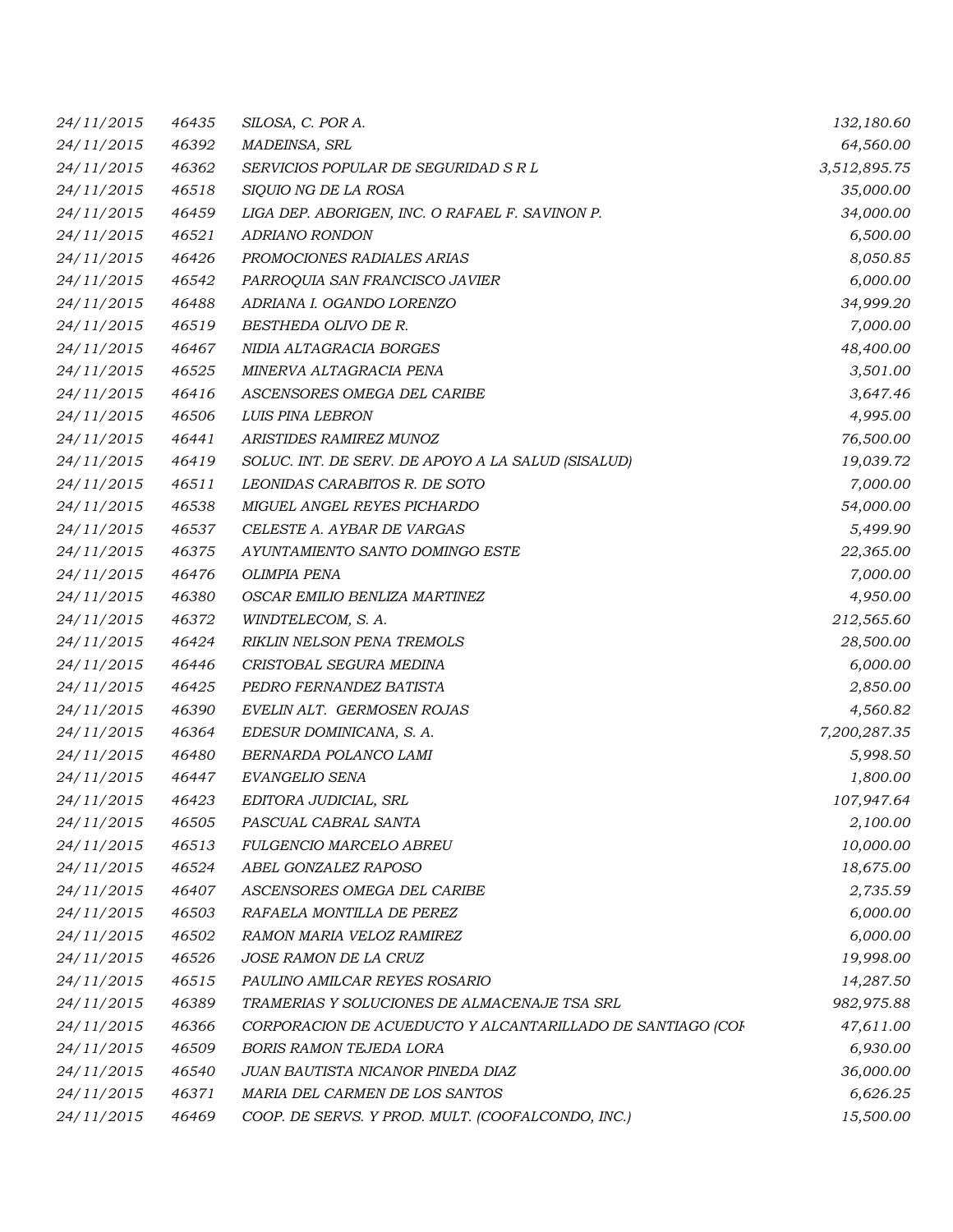| 24/11/2015 | 46531 | CLARA JOSEFINA BUTTEN VARONA                               | 4,000.00     |
|------------|-------|------------------------------------------------------------|--------------|
| 24/11/2015 | 46397 | SISTEMA DE INYECCION DIESEL, C. POR A. (SINDIESEL)         | 129,787.48   |
| 24/11/2015 | 46417 | HORWATH, SOTERO PERALTA & ASOCIADOS                        | 43,040.00    |
| 24/11/2015 | 46415 | INTER-CON SECURITY SYSTEMS, (DR) S.R.L.                    | 1,187,897.03 |
| 24/11/2015 | 46460 | CLUB DEP. SOCIAL Y CULTURAL DE VILLA FRANCISCA, INC.       | 5,000.00     |
| 24/11/2015 | 46365 | CORPORACION ESTATAL DE RADIO Y TELEVISION                  | 10,998.18    |
| 24/11/2015 | 46485 | <b>ISABEL MILEDYS PEREZ</b>                                | 5,400.00     |
| 24/11/2015 | 46358 | AYUNTAMIENTO MUNICIPAL DE SAN PEDRO DE MACORIS             | 1,000.00     |
| 24/11/2015 | 46486 | AGRIPINA RIVERA L.                                         | 1,500.00     |
| 24/11/2015 | 46379 | <b>FELIX VALENCIA</b>                                      | 3,401.00     |
| 24/11/2015 | 46382 | UNIDAD TECNOLOGICA DOMINICANA, SRL                         | 40,783.96    |
| 24/11/2015 | 46408 | REFRIMARTE Y/O NELSON R. MARTE D.                          | 19,368.00    |
| 24/11/2015 | 46529 | YULISA ERCILIA FLORENTINO MATEO                            | 7,200.00     |
| 24/11/2015 | 46478 | MARIA TEJADA VDA. RODRIGUEZ                                | 250.00       |
| 24/11/2015 | 46384 | FERRETERIA AMERICANA, SAS                                  | 3,941.89     |
| 24/11/2015 | 46541 | MANUEL ENRIQUE MARTINEZ ACEVEDO                            | 15,000.00    |
| 24/11/2015 | 46361 | CORPORACION DE ACUEDUCTO Y ALCANTARILLADO DEL MUNICIPIO DE | 1,350.00     |
| 24/11/2015 | 46535 | GUIDO ANTONIO JIMENEZ NUNEZ                                | 9,450.00     |
| 24/11/2015 | 46359 | AYUNTAMIENTO MUNICIPAL DE SAN PEDRO DE MACORIS             | 1,000.00     |
| 24/11/2015 | 46473 | RAMONA MODESTA ROJAS DE DE LOS SANTOS                      | 5,850.00     |
| 24/11/2015 | 46457 | PEDRO ANTONIO MANCEBO NIN                                  | 6,000.00     |
| 24/11/2015 | 46456 | ROGELIO VINICIO VASQUEZ                                    | 6,930.00     |
| 24/11/2015 | 46544 | BIENVENIDO CONCEPCION HERNANDEZ                            | 40,000.00    |
| 24/11/2015 | 46508 | <b>MAYRA MINLLETY</b>                                      | 9,000.00     |
| 24/11/2015 | 46483 | SANTIAGO SIME                                              | 7,999.20     |
| 24/11/2015 | 46520 | CARLOS RAFAEL OVALLE                                       | 5,500.00     |
| 24/11/2015 | 46471 | JOSE S. ALMONTE H. Y/O BELKY SALDIVAR DE LA C.             | 7,500.00     |
| 24/11/2015 | 46493 | JULIO DEL ROSARIO MEJIA                                    | 6,250.00     |
| 24/11/2015 | 46458 | ANDREA VICTORVINA FERNANDEZ ROJAS                          | 15,000.00    |
| 24/11/2015 | 46522 | MARGARITA ROSARIO HERNANDEZ                                | 5,548.50     |
| 24/11/2015 | 46547 | <b>JULIA VILELA VARCARCEL</b>                              | 20,250.00    |
| 25/11/2015 | 46632 | <b>TECNAS EIRL</b>                                         | 13,221.86    |
| 25/11/2015 | 46599 | CEDUCOMPP SRL                                              | 22,970.64    |
| 25/11/2015 | 46631 | WILFRIDO SUERO DIAZ                                        | 5,400.00     |
| 25/11/2015 | 46626 | GRUPO R C SRL                                              | 545.85       |
| 25/11/2015 | 46559 | REFRIPARTES, S. A.                                         | 148,192.80   |
| 25/11/2015 | 46558 | LA INNOVACION, SRL                                         | 3,806.58     |
| 25/11/2015 | 46635 | <b>ROSTAN SRL</b>                                          | 1,069,230.58 |
| 25/11/2015 | 46633 | CONSTRUCTORA CARRASQUERO SRL                               | 269,968.89   |
| 25/11/2015 | 46603 | EVERPRINT TECHNOLOGIES DOMINICANA SRL                      | 2,675.31     |
| 25/11/2015 | 46620 | <b>CONSOLIDOM SRL</b>                                      | 281,940.30   |
| 25/11/2015 | 46583 | REFRICOMFORT SRL                                           | 60,761.43    |
| 25/11/2015 | 46624 | GRUPO R C SRL                                              | 5,471.18     |
| 25/11/2015 | 46576 | PERSEUS COMERCIAL, SRL                                     | 2,192.31     |
| 25/11/2015 | 46579 | P & V MOVIL COMERCIAL, SRL                                 | 39,324.00    |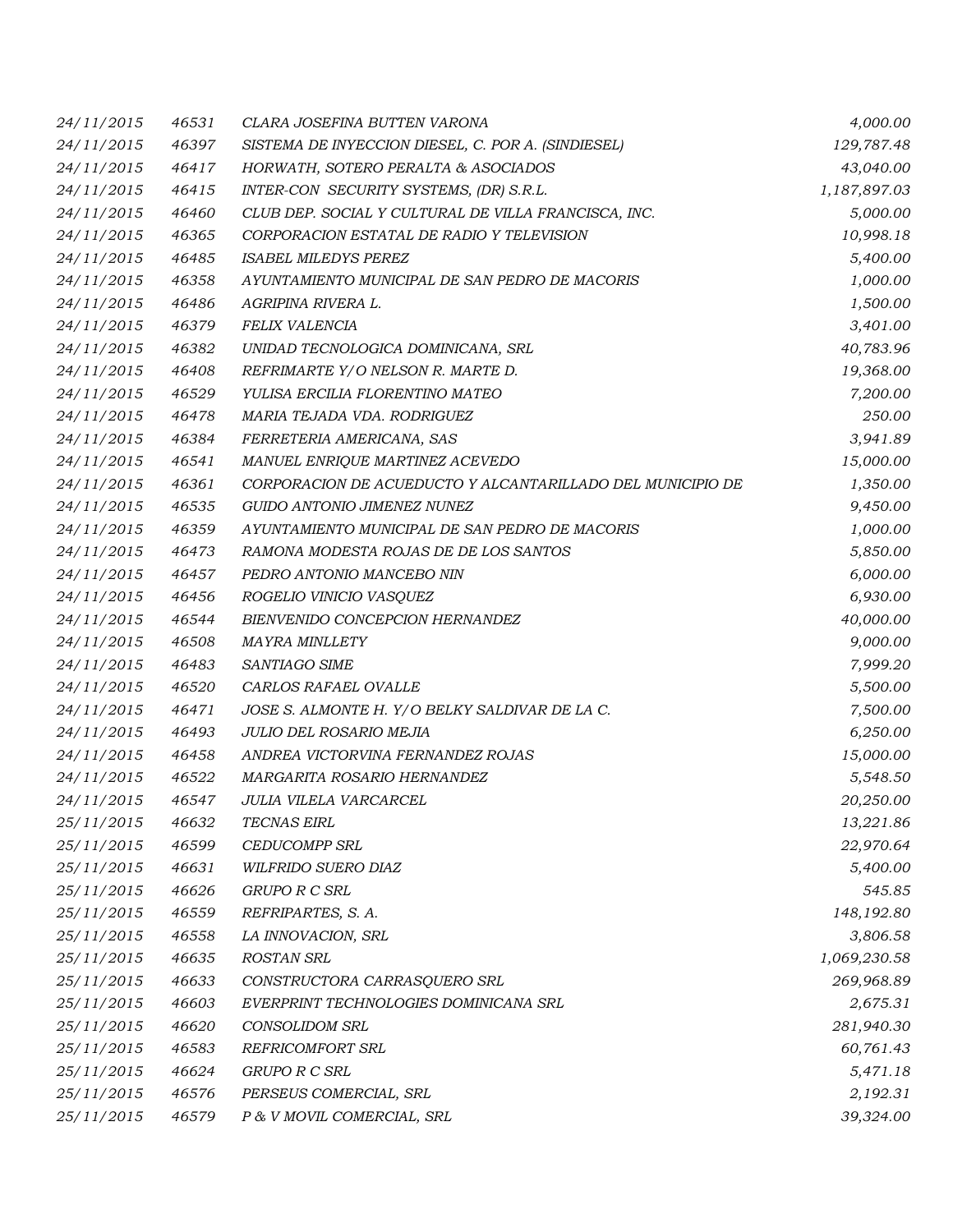| 25/11/2015 | 46568 | AMANA COMERCIAL, SRL                          | 7,705.99   |
|------------|-------|-----------------------------------------------|------------|
| 25/11/2015 | 46625 | GRUPO R C SRL                                 | 4,376.95   |
| 25/11/2015 | 46602 | EVERPRINT TECHNOLOGIES DOMINICANA SRL         | 1,149.16   |
| 25/11/2015 | 46598 | CENTRO CUESTA NACIONAL, SAS                   | 4,874.32   |
| 25/11/2015 | 46639 | LUIS FERNANDO VASQUEZ                         | 2,400.00   |
| 25/11/2015 | 46565 | REFRICENTRO ALCANTARA, SRL                    | 82,738.98  |
| 25/11/2015 | 46550 | MATERIALES ELECTS. DE CONSTRUCC. Y REFRIG S A | 13,158.85  |
| 25/11/2015 | 46563 | COMPANIA COMERCIAL CARIBE SAS                 | 2,815.41   |
| 25/11/2015 | 46590 | OMEGA TECH, S. A.                             | 310,826.63 |
| 25/11/2015 | 46591 | OMEGA TECH, S. A.                             | 1,043.81   |
| 25/11/2015 | 46577 | PERSEUS COMERCIAL, SRL                        | 6,635.85   |
| 25/11/2015 | 46611 | DELTA COMERCIAL, S. A.                        | 33,199.72  |
| 25/11/2015 | 46608 | TORIBIO MONES SRL                             | 4,519.20   |
| 25/11/2015 | 46618 | TRIGI TRAVEL SRL                              | 105,975.50 |
| 25/11/2015 | 46575 | TEKKNOWLOGIC DOMINICANA, SRL.                 | 52,544.74  |
| 25/11/2015 | 46557 | LA INNOVACION, SRL                            | 13,406.77  |
| 25/11/2015 | 46572 | MUEBLES OMAR, S. A.                           | 29,870.24  |
| 25/11/2015 | 46619 | <b>CONSOLIDOM SRL</b>                         | 269,486.00 |
| 25/11/2015 | 46629 | ADMINISTRACION DE ESTACIONES DE SERVICIO SAS  | 712,500.00 |
| 25/11/2015 | 46606 | COMERCIAL SANTANA, SRL.                       | 11,491.53  |
| 25/11/2015 | 46607 | COMERCIAL SANTANA, SRL.                       | 34,804.00  |
| 25/11/2015 | 46555 | RECUBRIMIENTOS INDUSTRIALES RC SRL            | 9,365.55   |
| 25/11/2015 | 46634 | CONSTRUCTORA CARRASQUERO SRL                  | 639,384.22 |
| 25/11/2015 | 46570 | OD DOMINICANA CORP                            | 672.35     |
| 25/11/2015 | 46567 | AR COMPUTADORAS Y SUMINISTROS SRL             | 12,640.68  |
| 25/11/2015 | 46641 | LUIS ALB. MOSCAT MARTINEZ                     | 3,000.00   |
| 25/11/2015 | 46586 | <b>DECOBLINDS SRL</b>                         | 3,695.55   |
| 25/11/2015 | 46601 | ESPECIALIDADES EN CARROCERIAS JG SRL          | 7,857.50   |
| 25/11/2015 | 46615 | SANTO DOMINGO MOTORS COMPANY, S. A.           | 4,717.30   |
| 25/11/2015 | 46597 | CENTRO CUESTA NACIONAL, SAS                   | 29,624.50  |
| 25/11/2015 | 46600 | ELECTRICOS R & A, SRL                         | 26,185.94  |
| 25/11/2015 | 46594 | PADRON OFFICE SUPPLY SRL                      | 2,418.01   |
| 25/11/2015 | 46554 | REPUESTOS DE JESUS, SRL.                      | 6,780.00   |
| 25/11/2015 | 46582 | MAPAS GAAR, SRL                               | 4,520.00   |
| 25/11/2015 | 46566 | REFRICENTRO ALCANTARA, SRL                    | 18,807.53  |
| 25/11/2015 | 46613 | PETRA BERNABELA RIVAS HERASME                 | 9,000.00   |
| 25/11/2015 | 46561 | SECURITY DEVELOPMENT CORPORATION, S. S., SRL  | 136,511.09 |
| 25/11/2015 | 46638 | JOSE I. DONE CORDERO                          | 2,200.00   |
| 25/11/2015 | 46587 | SUPLIDORES ELECTRICOS GARCIA SURIEL S. R. L.  | 14,463.75  |
| 25/11/2015 | 46553 | QUITASOLES AMBIENTALES SRL                    | 2,858.90   |
| 25/11/2015 | 46637 | <b>ANTONIO MARTINEZ</b>                       | 3,500.00   |
| 25/11/2015 | 46630 | AUTO SUPER FRIO M&S EIRL                      | 5,057.20   |
| 25/11/2015 | 46584 | REFRICENTRO LOS PRADOS, SRL.                  | 99,784.75  |
| 25/11/2015 | 46573 | MUEBLES OMAR, S. A.                           | 5,177.09   |
| 25/11/2015 | 46617 | TRIGI TRAVEL SRL                              | 84,557.15  |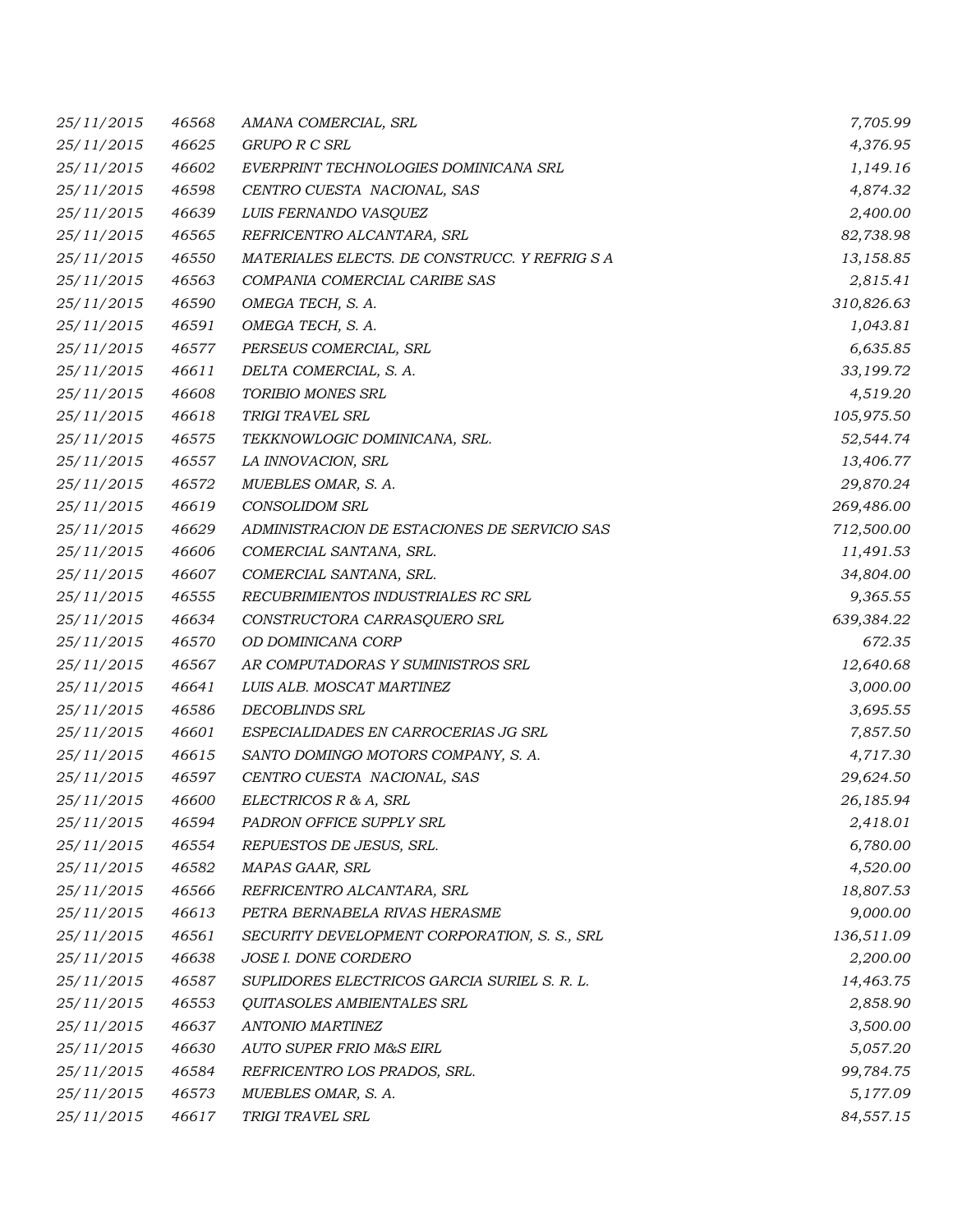| 25/11/2015 | 46571 | LIBRERIA LA FILANTROPICA EIRL                             | 6,555.00     |
|------------|-------|-----------------------------------------------------------|--------------|
| 25/11/2015 | 46622 | CENTRO AUTOMOTRIZ DURAN SRL                               | 51,567.30    |
| 25/11/2015 | 46580 | P & V MOVIL COMERCIAL, SRL                                | 16,272.00    |
| 25/11/2015 | 46585 | LOPEZ YAPOR & ASOCIADOS SRL.                              | 1,809,169.55 |
| 25/11/2015 | 46627 | GRUPO R C SRL                                             | 2,735.59     |
| 25/11/2015 | 46593 | MUEBLES OMAR, S. A.                                       | 5,205.34     |
| 25/11/2015 | 46556 | LA INNOVACION, SRL                                        | 26,244.83    |
| 25/11/2015 | 46604 | GRUPO EMPRESARIAL VIMONT, SRL                             | 1,506.40     |
| 25/11/2015 | 46569 | NEW IMAGE SOLUTIONS AND MARKETING SRL                     | 4,746.00     |
| 25/11/2015 | 46595 | CENTRO CUESTA NACIONAL, SAS                               | 28,160.18    |
| 25/11/2015 | 46578 | PRODUCTOS ELECTRICOS INDUSTRIALES S R L                   | 169,027.43   |
| 25/11/2015 | 46640 | MANUEL A. SANCHEZ MARTE                                   | 3,000.00     |
| 25/11/2015 | 46636 | <b>LEONCIO MORALES</b>                                    | 850.00       |
| 25/11/2015 | 46592 | JOSE MARMOL DISENOS Y CONSTRUCCIONES SRL                  | 148,672.79   |
| 25/11/2015 | 46589 | GRUPO ESPANOL SRL                                         | 105,655.00   |
| 25/11/2015 | 46549 | PUERTAS Y VENTANAS URENA SRL                              | 27,928.66    |
| 25/11/2015 | 46551 | SERVIARTE CGPA SRL                                        | 34,087.68    |
| 25/11/2015 | 46560 | REFRIPARTES, S. A.                                        | 24,721.14    |
| 25/11/2015 | 46562 | SECURITY DEVELOPMENT CORPORATION, S. S., SRL              | 659,851.62   |
| 25/11/2015 | 46552 | PRICESMART DOMINICANA SRL                                 | 21,026.62    |
| 25/11/2015 | 46581 | P & V MOVIL COMERCIAL, SRL                                | 17,431.38    |
| 25/11/2015 | 46616 | TRIGI TRAVEL SRL                                          | 98,824.40    |
| 25/11/2015 | 46614 | SANTO DOMINGO MOTORS COMPANY, S. A.                       | 9,822.64     |
| 25/11/2015 | 46621 | CENTRO AUTOMOTRIZ DURAN SRL                               | 47,128.80    |
| 25/11/2015 | 46609 | COMERCIAL SANTANA, SRL.                                   | 3,446.50     |
| 25/11/2015 | 46596 | CENTRO CUESTA NACIONAL, SAS                               | 9,203.24     |
| 25/11/2015 | 46612 | DELTA COMERCIAL, S. A.                                    | 43,545.40    |
| 25/11/2015 | 46623 | CENTRO AUTOMOTRIZ DURAN SRL                               | 49,522.90    |
| 25/11/2015 | 46605 | INDUSTRIAS BANILEJAS, SAS                                 | 96,542.41    |
| 25/11/2015 | 46574 | MITOPALO POWER, SRL.                                      | 22,562.50    |
| 25/11/2015 | 46610 | DELTA COMERCIAL, S. A.                                    | 58,399.69    |
| 25/11/2015 | 46564 | TRACE INTERNATIONAL, SRL                                  | 63,203.39    |
| 25/11/2015 | 46588 | SUPLIDORES ELECTRICOS GARCIA SURIEL S. R. L.              | 63,590.75    |
| 25/11/2015 | 46628 | SANTO DOMINGO MOTORS COMPANY, S. A.                       | 26,315.54    |
| 27/11/2015 | 46649 | W J SERVICE CENTER SRL                                    | 44,330.12    |
| 27/11/2015 | 46642 | AMADA NADIA DEVARES SANCHEZ                               | 371,859.54   |
| 27/11/2015 | 46643 | RUBEN DARIO HERRERA PEREZ                                 | 236,508.00   |
| 27/11/2015 | 46647 | MARALEX TRADING, SRL                                      | 79,193.55    |
| 27/11/2015 | 46644 | SEGUROS BANRESERVAS, S. A.                                | 2,048,349.93 |
| 27/11/2015 | 46646 | ROBERT E. DISLA DE LEON                                   | 33,922.43    |
| 27/11/2015 | 46648 | MARALEX TRADING, SRL                                      | 86,738.69    |
| 27/11/2015 | 46650 | HUGO RICARDO GONZALEZ ARACENA                             | 47,403.10    |
| 27/11/2015 | 46645 | <b>EDINSA SRL</b>                                         | 1,368,983.92 |
| 30/11/2015 | 46663 | CORPORACION DE ACUEDUCTO Y ALCANTARILLADO DE PUERTO PLATA | 5,537.00     |
| 30/11/2015 | 46689 | CENTRO AUTOMOTRIZ DURAN SRL                               | 36,078.28    |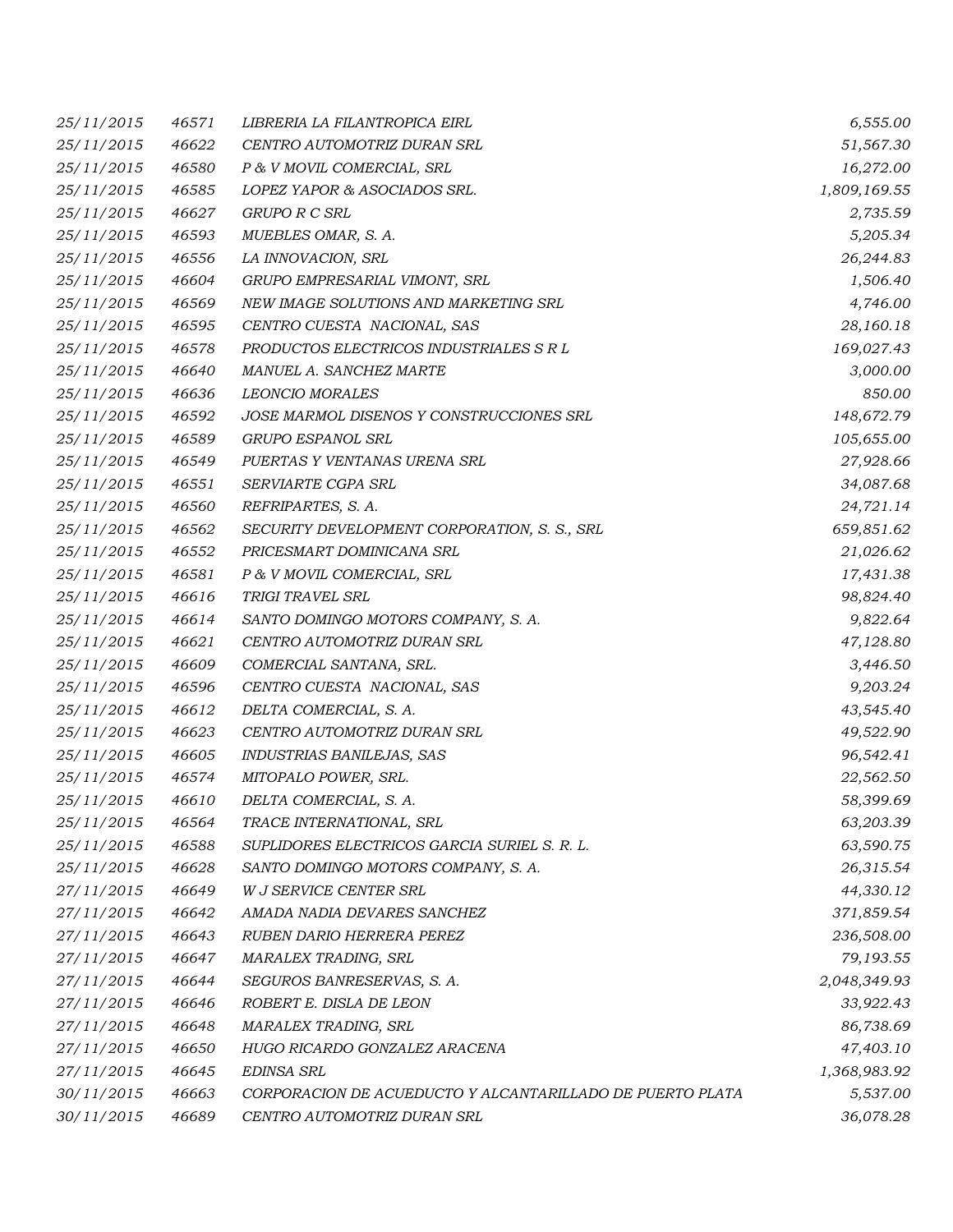| 30/11/2015 | 46699 | MITOPALO POWER, SRL.                                       | 65,214.35    |
|------------|-------|------------------------------------------------------------|--------------|
| 30/11/2015 | 46741 | ORQUIDEA LACHAPEL MORILLO                                  | 7,600.00     |
| 30/11/2015 | 46673 | HERNAN MIRANDA GUZMAN                                      | 91,845.05    |
| 30/11/2015 | 46693 | AMANA COMERCIAL, SRL                                       | 15,071.37    |
| 30/11/2015 | 46743 | SYNTES S R L                                               | 53,292.60    |
| 30/11/2015 | 46723 | GUARDIANES SAN MIGUEL, S R L                               | 160,797.00   |
| 30/11/2015 | 46651 | UNIDAD TECNOLOGICA DOMINICANA, SRL                         | 1,235,135.23 |
| 30/11/2015 | 46657 | LEONARDO CAMILO CAMILO                                     | 1,195.48     |
| 30/11/2015 | 46664 | CORPORACION DE ACUEDUCTO Y ALCANTARILLADO DE SANTIAGO (COF | 33,284.00    |
| 30/11/2015 | 46738 | <b>GRUPO R C SRL</b>                                       | 6,838.98     |
| 30/11/2015 | 46696 | FERRETERIA POPULAR, SRL                                    | 46,556.00    |
| 30/11/2015 | 46668 | RUTH DELANEA MEDINA DE LEON                                | 24,538.98    |
| 30/11/2015 | 46750 | COLECTOR DE IMPUESTOS INTERNOS                             | 65,664.35    |
| 30/11/2015 | 46719 | CARMEN L. FARINGTHON HIDALGO                               | 33,798.02    |
| 30/11/2015 | 46748 | COLECTOR DE IMPUESTOS INTERNOS                             | 1,565,398.61 |
| 30/11/2015 | 46676 | EDWARD J. SOTO SOTO                                        | 28,184.34    |
| 30/11/2015 | 46652 | CENTRO FERRETERO INDUSTRIAL PERMACA COMERCIAL, SRL         | 11,370.06    |
| 30/11/2015 | 46716 | SYNTES S R L                                               | 12,168.44    |
| 30/11/2015 | 46691 | DELTA COMERCIAL, S. A.                                     | 23,202.17    |
| 30/11/2015 | 46737 | GRUPO R C SRL                                              | 5,197.62     |
| 30/11/2015 | 46710 | W J SERVICE CENTER SRL                                     | 1,819.49     |
| 30/11/2015 | 46677 | RAMON E. PENA PEREZ                                        | 2,100.00     |
| 30/11/2015 | 46704 | DELGADO S CREACIONES METALICAS, SRL                        | 20,095.38    |
| 30/11/2015 | 46655 | ESTACION ISLA ESTADIO, SRL                                 | 9,967.40     |
| 30/11/2015 | 46744 | ROSAURA M. LORENZO GARABITOS                               | 6,585.50     |
| 30/11/2015 | 46727 | EMPRESA TECNOLOGICA (EMTECCA), SRL                         | 112,480.20   |
| 30/11/2015 | 46658 | LEONARDO CAMILO CAMILO                                     | 1,954.80     |
| 30/11/2015 | 46734 | <b>CONSOLIDOM SRL</b>                                      | 202,114.50   |
| 30/11/2015 | 46735 | <b>GRUPO R C SRL</b>                                       | 6,383.05     |
| 30/11/2015 | 46669 | SOLO CARLOS GOURMET, SRL                                   | 4,381.25     |
| 30/11/2015 | 46751 | CODIA                                                      | 6,566.43     |
| 30/11/2015 | 46713 | COMPANIA DE SEGUROS VIVIR S A                              | 695,442.42   |
| 30/11/2015 | 46692 | IMPORTADORA DOPEL, SRL.                                    | 8,542.80     |
| 30/11/2015 | 46675 | RAELVIS O. ARIAS GOMEZ                                     | 2,199.47     |
| 30/11/2015 | 46712 | ISLA DOMINICANA DE PETROLEO CORP                           | 9,215.00     |
| 30/11/2015 | 46674 | HERNAN MIRANDA GUZMAN                                      | 57,950.00    |
| 30/11/2015 | 46728 | GRUPO EMPRESARIAL VIMONT, SRL                              | 2,474.80     |
| 30/11/2015 | 46680 | NANCY A. NINA CASTILLO                                     | 16,685.52    |
| 30/11/2015 | 46740 | AMERIDENT GRUPO ODONTOLOGICO SRL                           | 36,218.75    |
| 30/11/2015 | 46746 | YSABEL BERNAVIDES                                          | 6,887.09     |
| 30/11/2015 | 46684 | JOSE A. FRANCO                                             | 18,550.00    |
| 30/11/2015 | 46698 | FRIOMASTER, S. A.                                          | 25,855.93    |
| 30/11/2015 | 46736 | <b>GRUPO R C SRL</b>                                       | 1,094.23     |
| 30/11/2015 | 46729 | PUERTANUEVA INDUSTRIAL, SRL.                               | 11,491.68    |
| 30/11/2015 | 46656 | SEGUROS BANRESERVAS, S. A.                                 | 116,794.30   |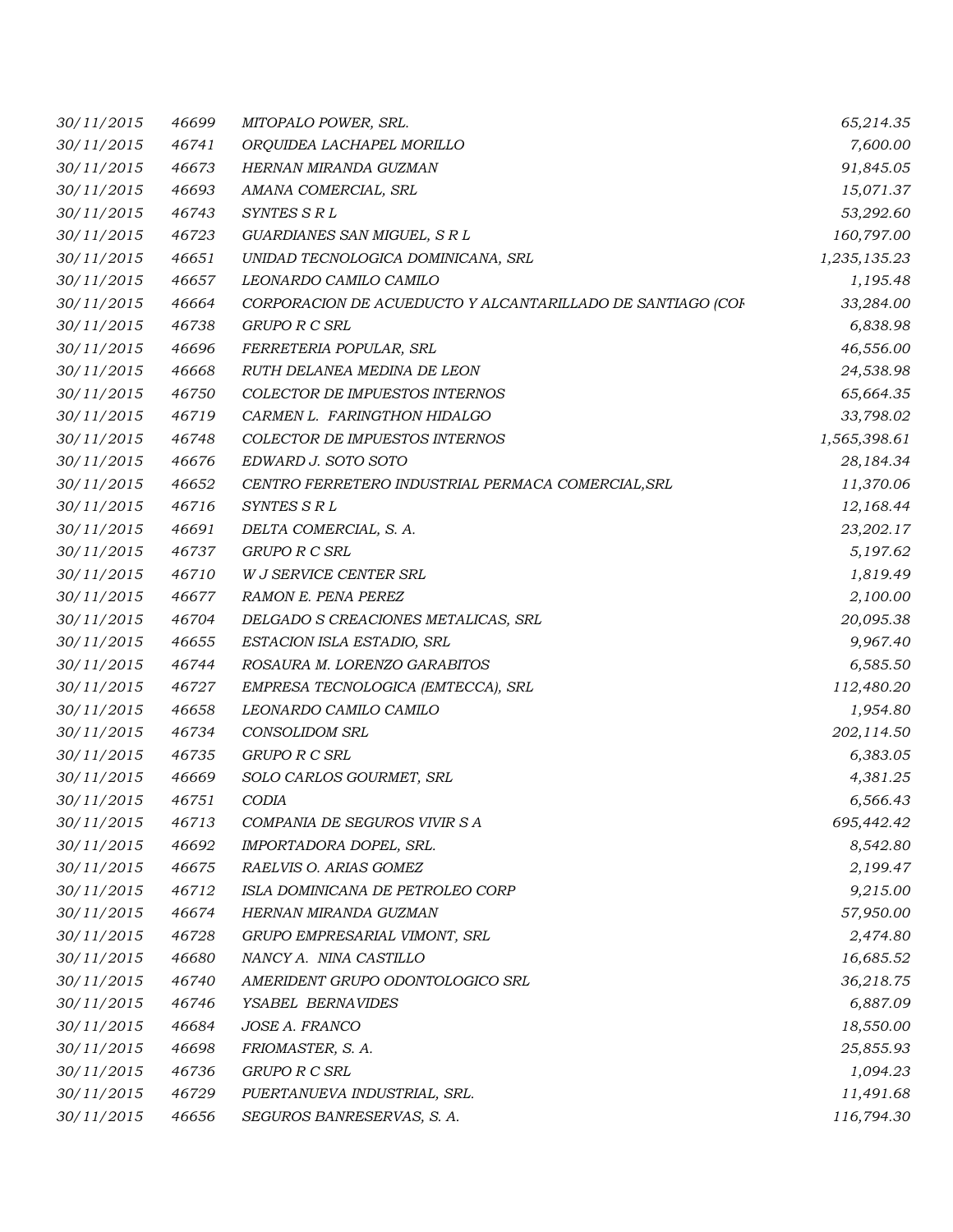| 30/11/2015 | 46739 | <b>GRUPO R C SRL</b>                            | 4,728.02      |
|------------|-------|-------------------------------------------------|---------------|
| 30/11/2015 | 46721 | LUIS A. MIESES MOSQUEA                          | 14,165.00     |
| 30/11/2015 | 46687 | JAZMIN O. VERAS SABES                           | 17,979.74     |
| 30/11/2015 | 46705 | MATERIALES INDUSTRIALES, SAS                    | 138,998.76    |
| 30/11/2015 | 46703 | HUGO RICARDO GONZALEZ ARACENA                   | 163,458.21    |
| 30/11/2015 | 46742 | <b>TECNAS EIRL</b>                              | 4,846.86      |
| 30/11/2015 | 46670 | SUPER ESTACION DE SERVICIOS LA 1RA DEL SUR, SRL | 7,182.00      |
| 30/11/2015 | 46679 | ANA I. D SOTO FELIPE                            | 6,602.51      |
| 30/11/2015 | 46695 | <b>DECOBLINDS SRL</b>                           | 9,631.19      |
| 30/11/2015 | 46672 | SANTA MARTHA VILLAR BAEZ                        | 3,832.79      |
| 30/11/2015 | 46660 | SEGUROS BANRESERVAS, S. A.                      | 72,317.82     |
| 30/11/2015 | 46732 | DIOGENES MEDINA MARTINEZ                        | 5,400.00      |
| 30/11/2015 | 46749 | COLECTOR DE IMPUESTOS INTERNOS                  | 3,348,975.64  |
| 30/11/2015 | 46690 | DELTA COMERCIAL, S. A.                          | 10,259.52     |
| 30/11/2015 | 46724 | COMERCIAL SANTANA, SRL.                         | 32,559.32     |
| 30/11/2015 | 46747 | ADMINISTRADORA DE RIESGOS DE SALUD HUMANO S A   | 13,410,626.55 |
| 30/11/2015 | 46722 | <b>IVAN J. RODRIGUEZ ALONZO</b>                 | 3,178.83      |
| 30/11/2015 | 46733 | AQUASEPTICOS SRL                                | 5,380.00      |
| 30/11/2015 | 46708 | EDITORA CORRIPIO, SAS                           | 77,805.00     |
| 30/11/2015 | 46715 | D MAGGIE, SRL                                   | 9,767.80      |
| 30/11/2015 | 46661 | SEGUROS BANRESERVAS, S. A.                      | 149,824.86    |
| 30/11/2015 | 46688 | ESTACION ISLA ESTADIO, SRL                      | 172.37        |
| 30/11/2015 | 46711 | GUARDIANES SAN MIGUEL, S R L                    | 160,797.00    |
| 30/11/2015 | 46702 | TRACE INTERNATIONAL, SRL                        | 210,677.97    |
| 30/11/2015 | 46717 | UNIVERSIDAD APEC                                | 24,000.00     |
| 30/11/2015 | 46678 | RAFAELINA RUIZ RODRIGUEZ                        | 33,475.85     |
| 30/11/2015 | 46707 | GRUPO EMPRESARIAL VIMONT, SRL                   | 4,196.40      |
| 30/11/2015 | 46701 | OMEGA TECH, S. A.                               | 160,287.66    |
| 30/11/2015 | 46683 | LEANDRO V. CASTILLO TORRES                      | 24,015.23     |
| 30/11/2015 | 46694 | AVELINO ABREU, SAS                              | 20,854.87     |
| 30/11/2015 | 46730 | EXODO SOLUCIONES, SRL.                          | 46,516.21     |
| 30/11/2015 | 46659 | LEONARDO CAMILO CAMILO                          | 9,889.88      |
| 30/11/2015 | 46685 | MANUEL A. SANTANA GOMEZ                         | 6,750.00      |
| 30/11/2015 | 46662 | AYUNTAMIENTO MUNICIPAL PUERTO PLATA             | 6,300.00      |
| 30/11/2015 | 46731 | DIOGENES MEDINA MARTINEZ                        | 6,300.00      |
| 30/11/2015 | 46681 | DELGISA ALT. ESPINO ABUD                        | 3,666.00      |
| 30/11/2015 | 46697 | FERRETERIA AMERICANA, SAS                       | 8,719.87      |
| 30/11/2015 | 46709 | <b>W J SERVICE CENTER SRL</b>                   | 29,106.60     |
| 30/11/2015 | 46666 | AYUNTAMIENTO DEL MUNICIPIO DE SANTIAGO          | 37,530.00     |
| 30/11/2015 | 46700 | OD DOMINICANA CORP                              | 222,819.61    |
| 30/11/2015 | 46714 | SANTA MARTHA VILLAR BAEZ                        | 1,867.25      |
| 30/11/2015 | 46654 | ADMINISTRADORA DE RIESGOS DE SALUD HUMANO S A   | 397,005.00    |
| 30/11/2015 | 46653 | AGUA CRYSTAL, S. A.                             | 152,510.62    |
| 30/11/2015 | 46706 | CENTRO CUESTA NACIONAL, SAS                     | 10,211.67     |
| 30/11/2015 | 46725 | REFRIPARTES, S. A.                              | 24,898.31     |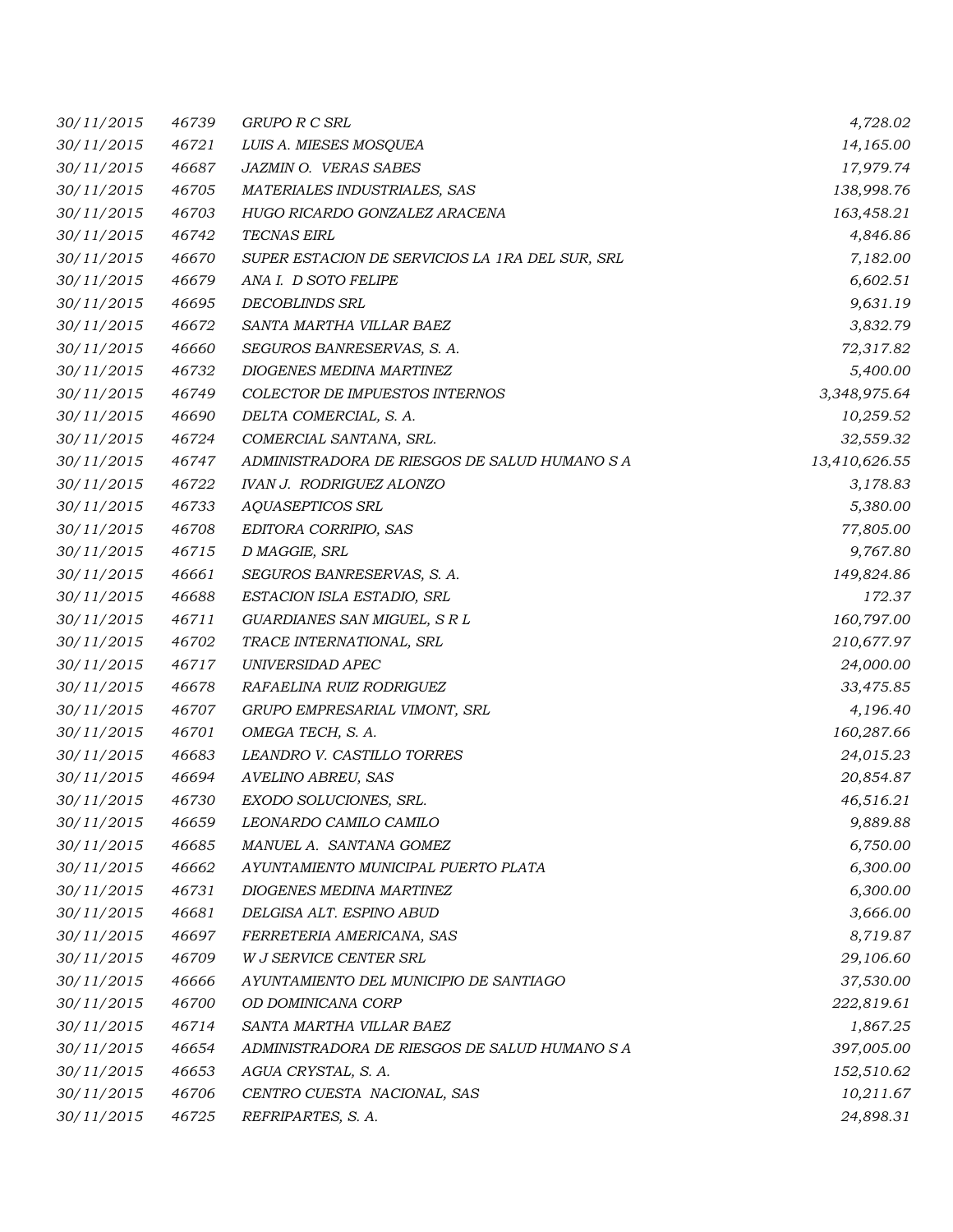| 30/11/2015 | 46682 | DELGISA ALT. ESPINO ABUD                                   | 5,628.00      |
|------------|-------|------------------------------------------------------------|---------------|
| 30/11/2015 | 46726 | 2P TECHNOLOGY, SRL                                         | 12,769.00     |
| 30/11/2015 | 46745 | KARUCHY SOTERO CABRAL                                      | 22,200.00     |
| 30/11/2015 | 46665 | CORPORACION DE ACUEDUCTO Y ALCANTARILLADO DE SANTIAGO (COF | 245,341.00    |
| 30/11/2015 | 46720 | IBELISE DEL C. DE J. RAMIREZ PEREZ                         | 6,804.71      |
| 30/11/2015 | 46686 | SARA M. MORILLO HERNANDEZ                                  | 1,806.00      |
| 30/11/2015 | 46671 | SANTA MARTHA VILLAR BAEZ                                   | 3,636.24      |
| 30/11/2015 | 46667 | CORPORACION ESTATAL DE RADIO Y TELEVISION                  | 10,998.18     |
|            |       | TOTAL RD\$                                                 | 86,702,918.89 |

# *ANEXO 05*

### *RELACION DE TRANSFERENCIAS DEBITOS MES DE NOVIEMBRE 2015*

| <b>FECHA</b> | NUM. | <b>DESCRIPCION</b>                                        | <b>VALOR RD\$</b> |
|--------------|------|-----------------------------------------------------------|-------------------|
| 20/11/2015   | 281  | CONSEJO DEL PODER JUDICIAL                                | 275,708,467.31    |
| 20/11/2015   | 282  | ESCUELA NACIONAL DE LA JUDICATURA                         | 10,750,000.00     |
| 20/11/2015   | 283  | CONSEJO DEL PODER JUDICIAL (JCES. Y CONSEJEROS)           | 17,408,750.60     |
| 20/11/2015   | 284  | CONSEJO DEL PODER JUDICIAL (FUNC. Y EMPLS)                | 4,126,282.84      |
| 20/11/2015   | 285  | CONSEJO DEL PODER JUDICIAL (SERVIDORES JUD.)              | 10,255,000.00     |
| 27/11/2015   | 286  | PROGRAMA DE CONSOLIDACION DE LA JURISDICCION INMOBILIARIA | 1,500,000.00      |
| 27/11/2015   | 287  | PROG. DE CONS. DE LA JUSRISDICCION INMOBILIARIA           | 1,595,206.00      |
| 27/11/2015   | 288  | CONSEJO DEL PODER JUDICIAL (JCES.)                        | 69,599.99         |
| 27/11/2015   | 289  | CONSEJO DEL PODER JUDICIAL (EX-JCES EX-EPLS. Y EMPLS.)    | 50,800.18         |
| 27/11/2015   | 290  | <b>JOENY MAHFOUD GUERRERO</b>                             | 20,000.00         |
| 27/11/2015   | 291  | CONSEJO DEL PODER JUDICIAL (PERS. CONTRALORIA)            | 207,000.00        |
|              |      | TOTAL RD\$                                                | 321,691,106.92    |

#### *ANEXO 06*

### *RELACION NOTAS DE DEBITOS MES DE NOVIEMBRE 2015*

| <b>FECHA</b> | NUM. | <b>DESCRIPCION</b>                               | <b>VALOR RD\$</b> |
|--------------|------|--------------------------------------------------|-------------------|
| 30/11/2015   | 143  | REVERSA N/C811 DEL CHO40985, REINT POR CADUCIDAD | 53,389.83         |
| 30/11/2015   | 144  | MANEJO DE CUENTAS Y RETENCIONES                  | 295.00            |
| 30/11/2015   | 145  | COMISION DE CHOS. CERTIFICADOS #46028, 46552     | 700.00            |
| 30/11/2015   | 146  | OMISION DEL 0.15% COBRADA POR EL BANCO           | 183.539.93        |
| 30/11/2015   | 147  | CHEOUE INDEBIDO #33510                           | 1,500.00          |
| TOTAL RD\$   |      |                                                  | 239,424.76        |